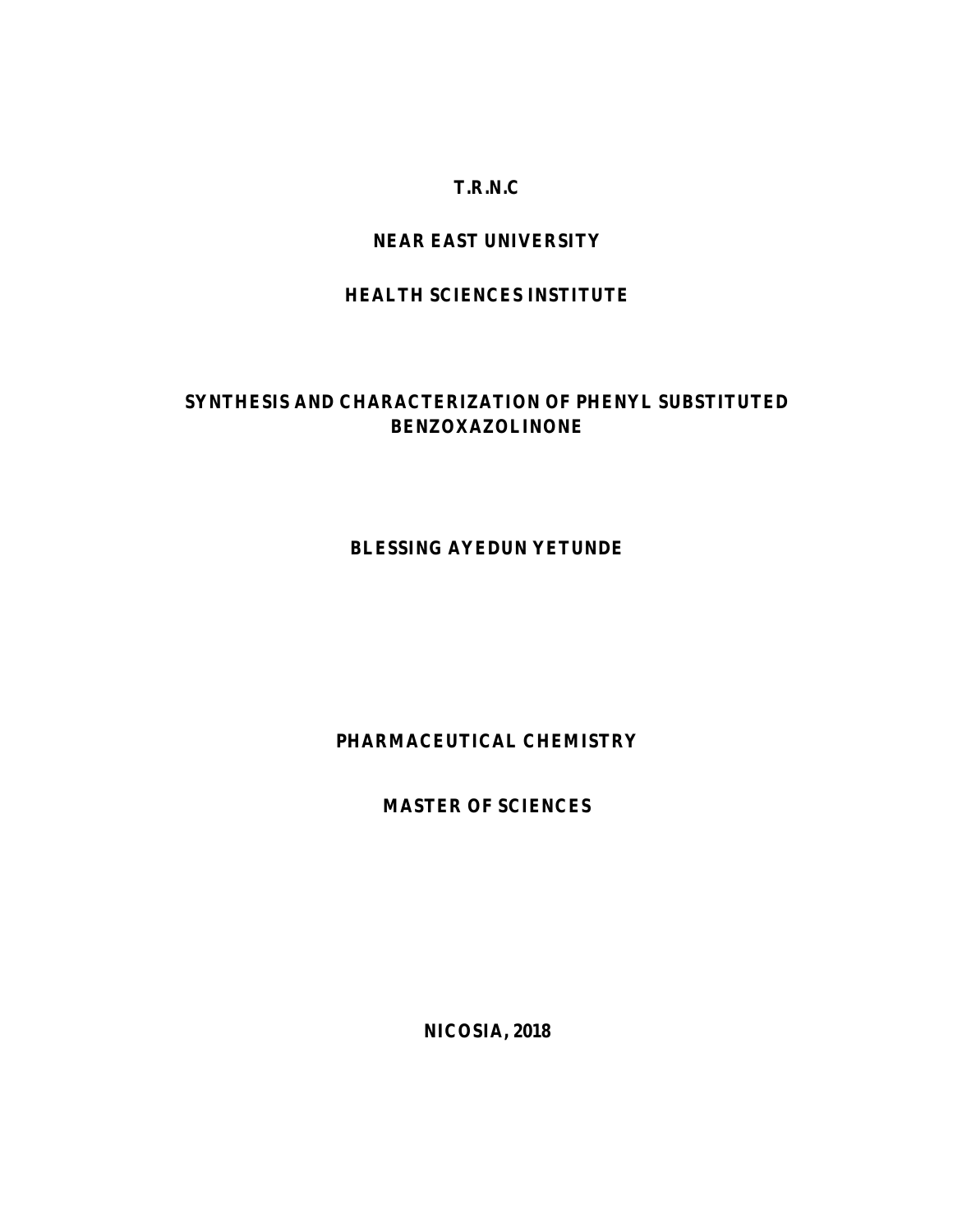# **T.R.N.C**

# **NEAR EAST UNIVERSITY**

# **HEALTH SCIENCES INSTITUTE**

# **SYNTHESIS AND CHARACTERIZATION OF PHENYL SUBSTITUTED BENZOXAZOLINONE**

# **BLESSING AYEDUN YETUNDE 20158978**

## **PHARMACEUTICAL CHEMISTRY**

### **MASTER OF SCIENCES THESIS**

**Advisor Assist.Prof.Dr. Banu KE ANLI** 

**NICOSIA, 2018**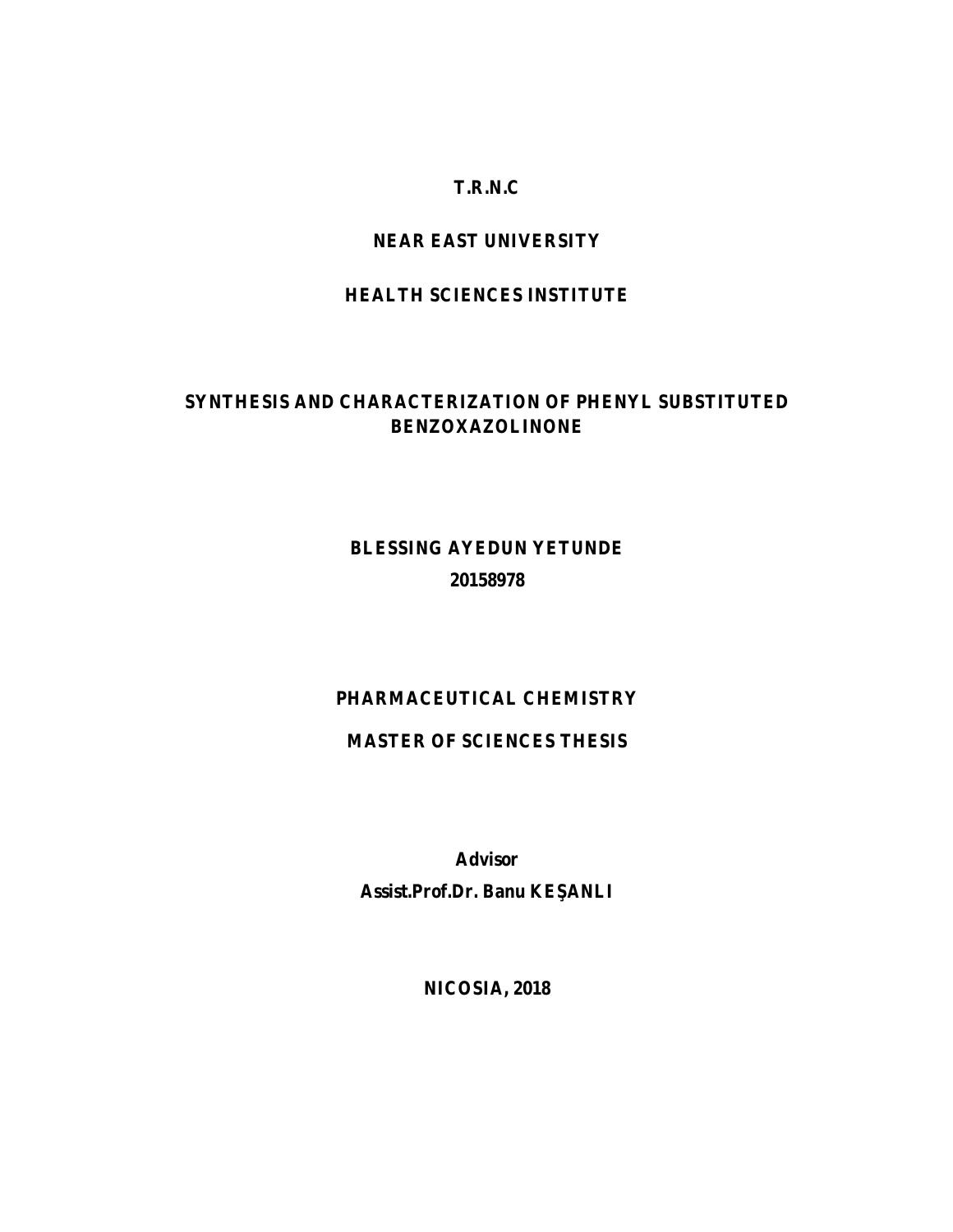## **THE DIRECTORATE OF HEALTH SCIENCE INSTITUTE**

This thesis work has been accepted by the thesis committee for the degree award in Master of Science in Pharmaceutical Chemistry.

Thesis Committee

Chair of Committee: Assist. Prof. Dr. Aybike YEKTAOGLU Eastern Mediterrenean University

Member: Assist. Prof. Dr. Yusuf MÜLAZ M

Supervisor: Assist. Prof. Dr. Banu KE ANLI Near East University

Approval:

According to the relevant articles of the Near East University Postgraduate study- Education and Examination Regulations, this thesis work has been approved by the member of the thesis committee and the decision of the Board of Directors of the Health Science Institute.

Prof. Dr. K. Hüsnü Can Baser

Director of Institute of Health Science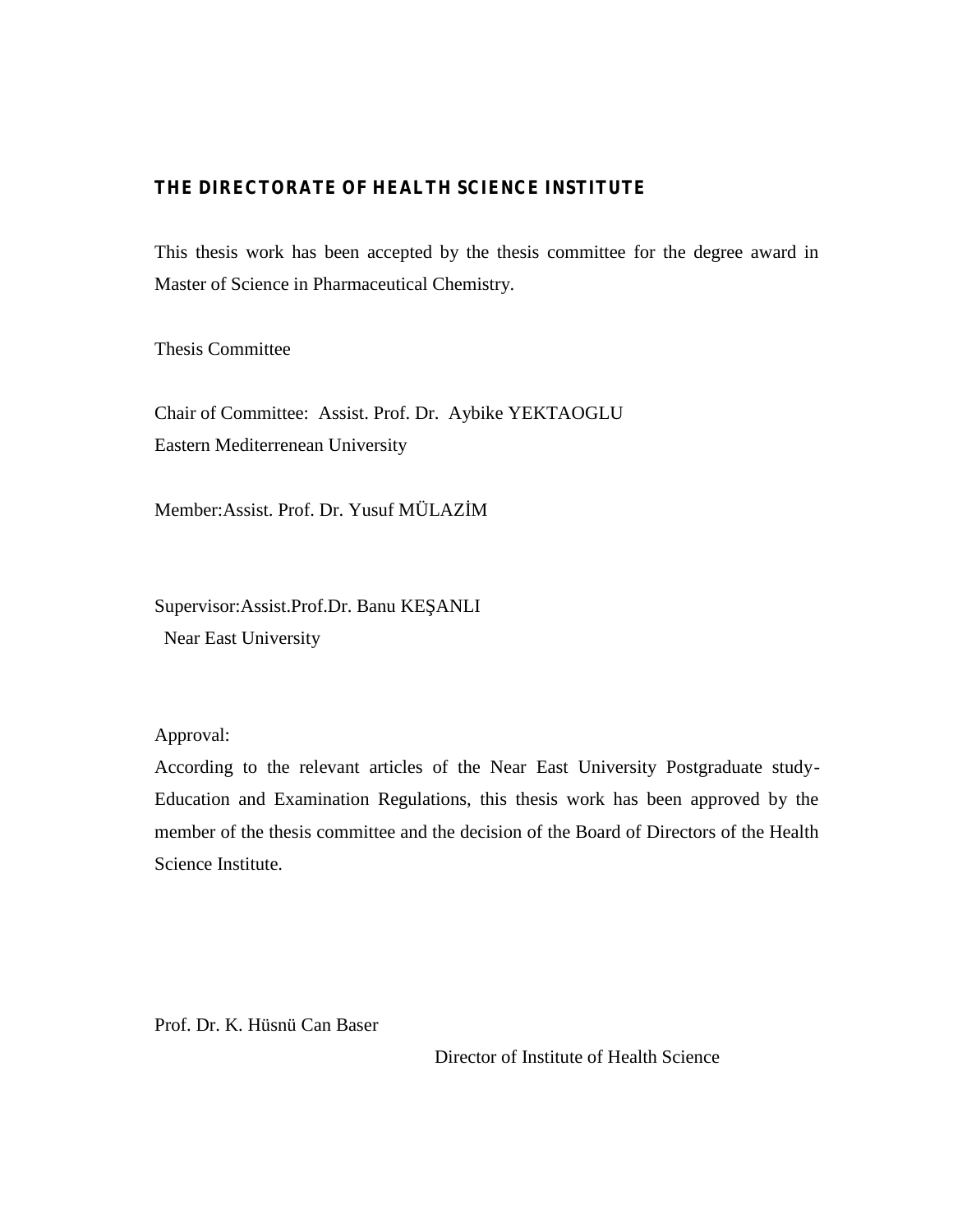### **ACKNOWLEDGEMENT**

Firstly, I am grateful to the almighty God his protection and given me a sound health and grace to complete this project.

Secondly, I really appreciate all the staff of Pharmaceutical Chemistry in Near East University, most especially my advisor Assist. Prof. Dr. Banu Ke anlı for her support and guidance and also for providing me with the necessary information for completing the project.

Also, I want to thank my lecturer Assist. Prof. Dr. Yusuf Mülazim for his support, advice and encouragement to make sure this thesis is a successful one.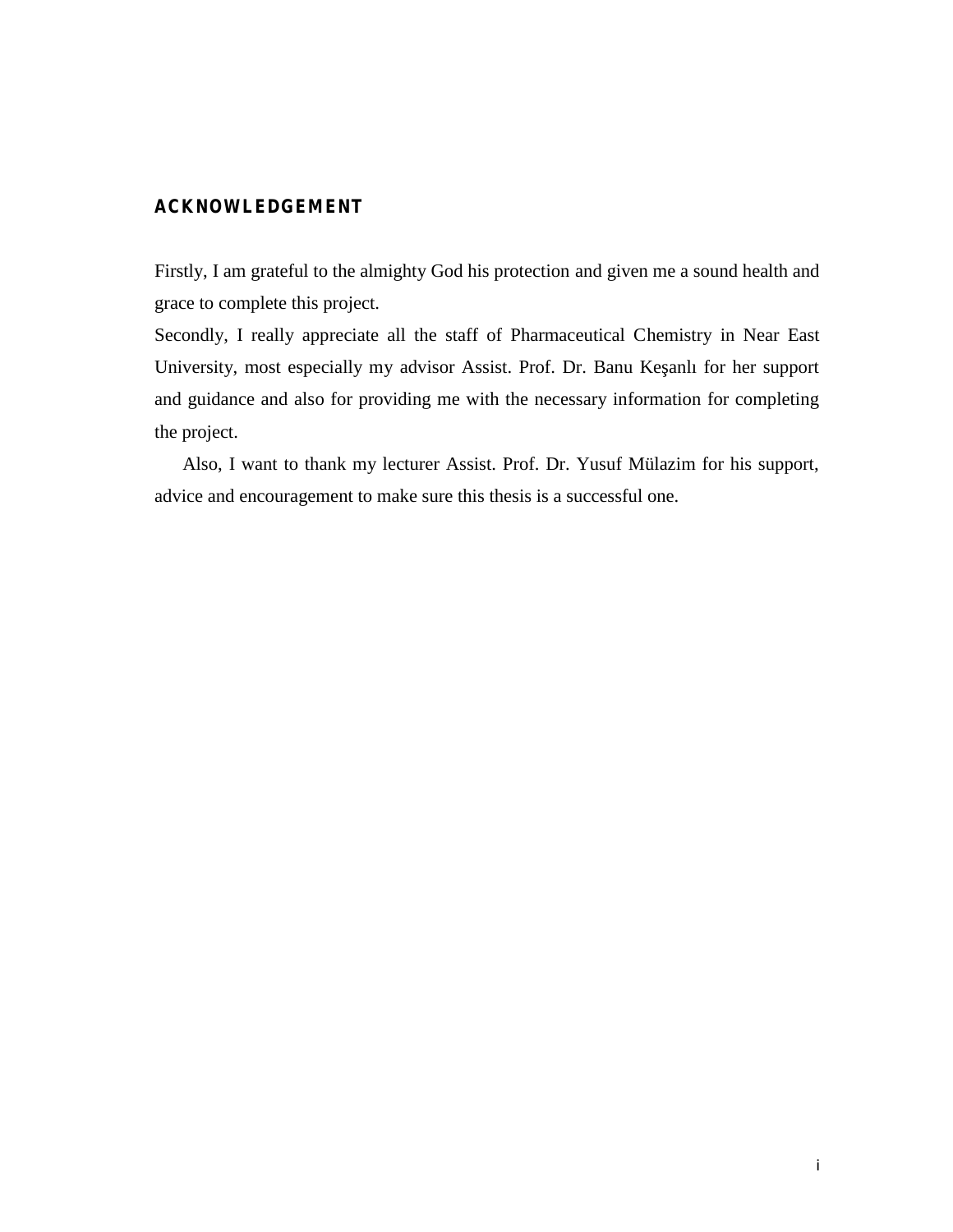# **DEDICATION**

I dedicate this thesis to God Almighty for giving the opportunity to end this program successfully. I also want to appreciate my parents Mr. and Mrs. Ayedun andfor their support towards my education and giving me the best upbringing which are drivers for growth and development that paves way for so many opportunities in life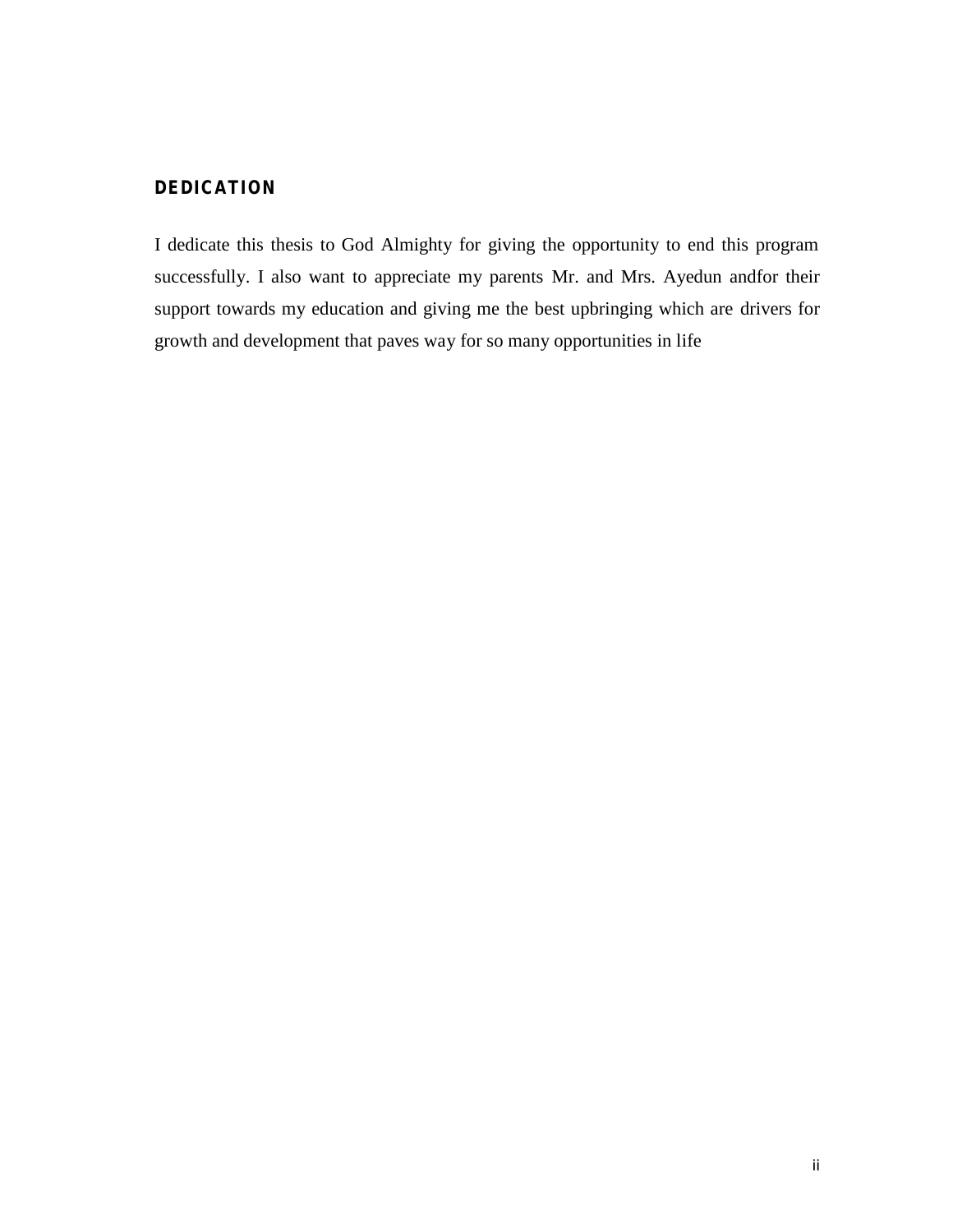## **ABSTRACT**

2(3H) benzoxazolone and it derivatives are very important in the field of medicinal chemistry since they have different biological activities, most especially the analgesic and anti-inflammatory activities. Amines such as piperazine as a substituent to benzoxazolone structure is reported to increase the analgesics and anti-inflammatory activities. Different method were used to synthesize the compound **1** (Methylation) and compound **2** (Mannich Reaction). The reactions were monitored by TLC and melting point determination, while the chemical structures of the compound **1** and **2** were determined by FT-IR and  ${}^{1}$ HNMR analysis.

**Keywords:** 2(3H)-benzoxazolone, Methylation, Manich reaction, Methylphenylpiperazine, NSAIDs.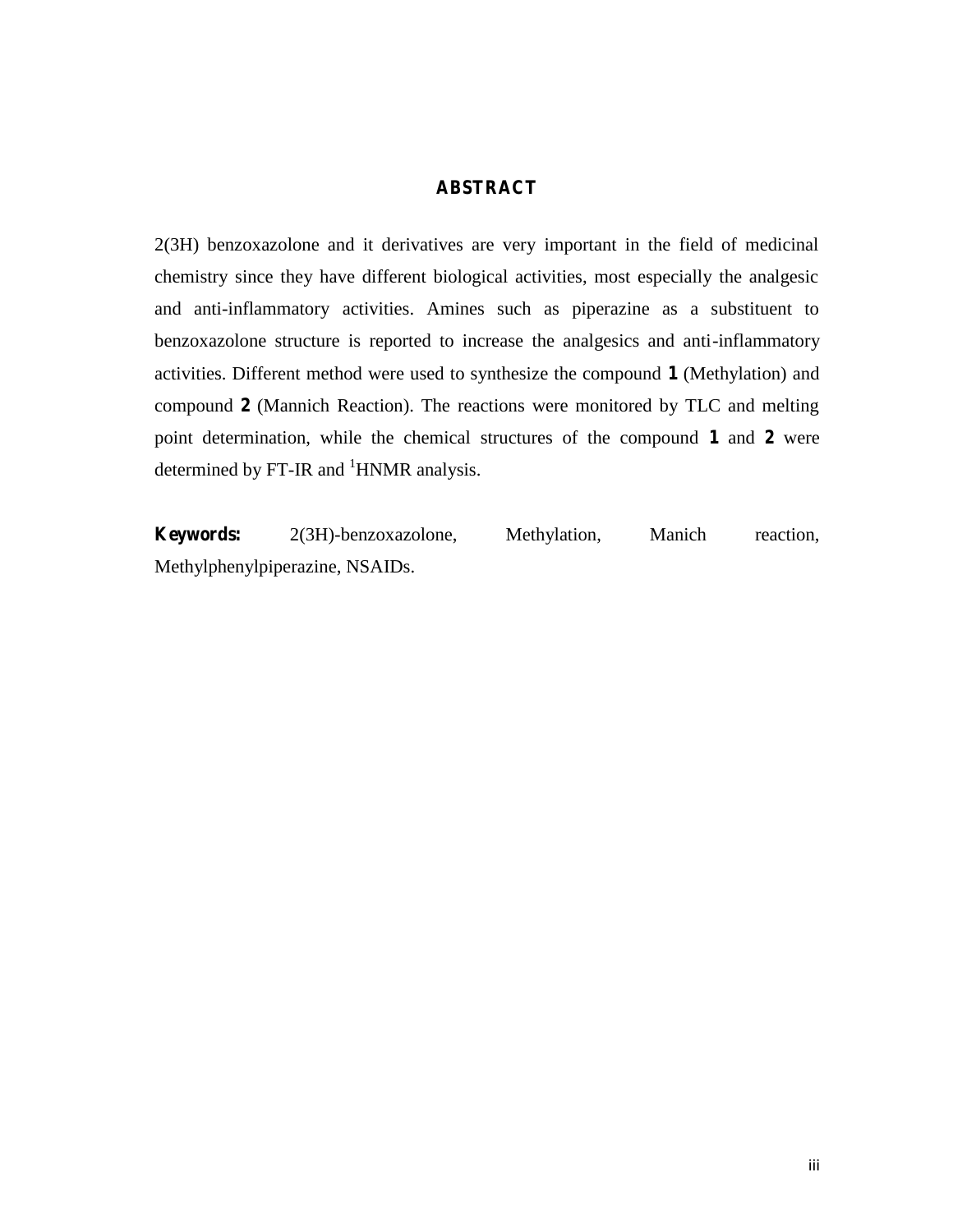# **TABLE OF CONTENTS**

| 1.                                                                      |  |
|-------------------------------------------------------------------------|--|
| 2.                                                                      |  |
|                                                                         |  |
|                                                                         |  |
|                                                                         |  |
| 2.1.3 Non-Steroidal Anti-inflammatory Drugs Non-Selective Inhibitors  5 |  |
|                                                                         |  |
|                                                                         |  |
|                                                                         |  |
|                                                                         |  |
|                                                                         |  |
|                                                                         |  |
|                                                                         |  |
|                                                                         |  |
| 3.1                                                                     |  |
| 3.2.                                                                    |  |
| 3.2.1.                                                                  |  |
| 3.2.2.                                                                  |  |
|                                                                         |  |
|                                                                         |  |
|                                                                         |  |
| 3.3.2.                                                                  |  |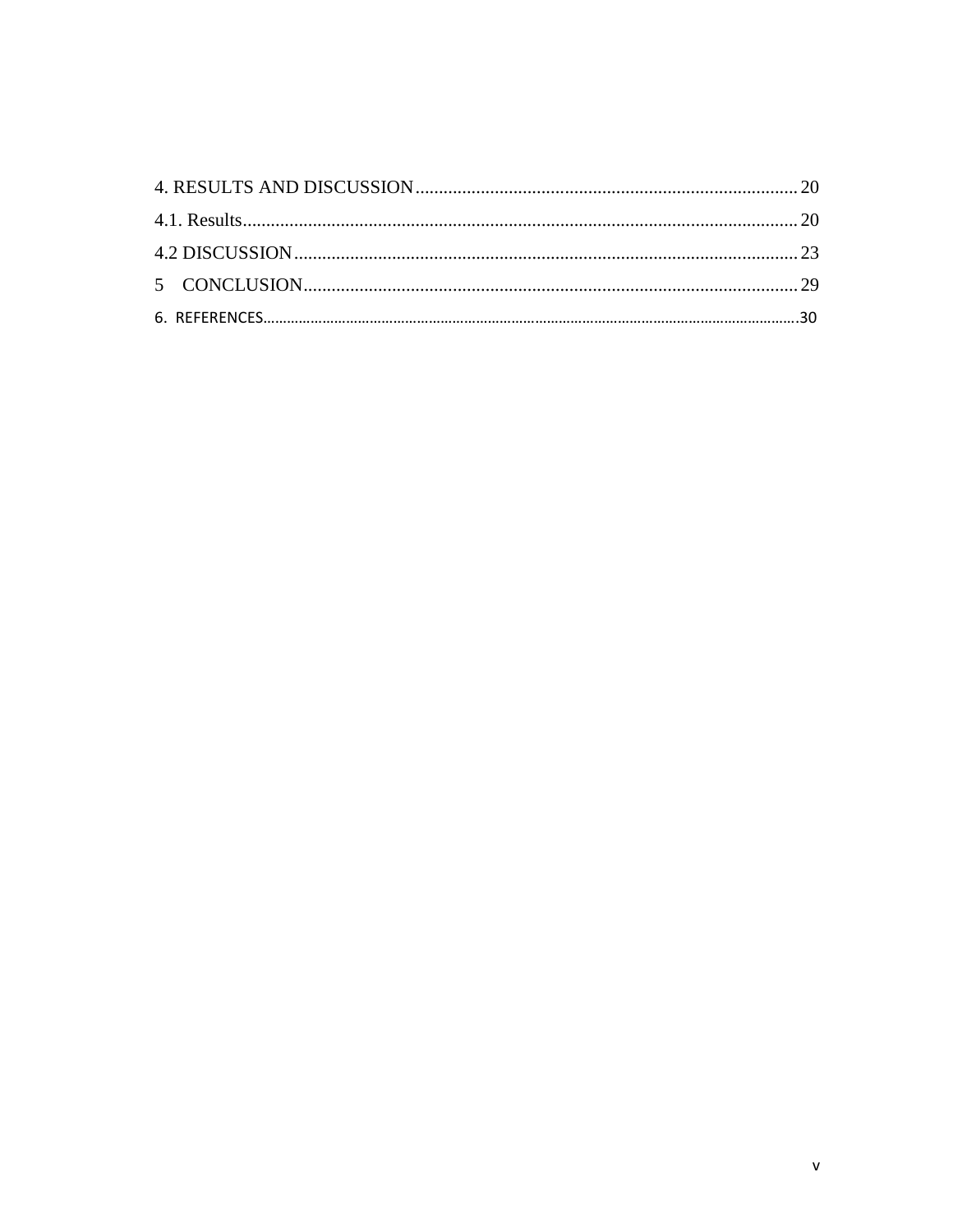# **TABLES OF FIGURES**

| Figure 2.6: The structure above shows selective and non-selective inhibitors7     |
|-----------------------------------------------------------------------------------|
|                                                                                   |
| Figure 2.8: Synthesis of benzoxazolin 2(3H) ones from 2 aminophenol10             |
|                                                                                   |
| Figure 2.10: General synthesis of N-alkyl derivative of 2-(3H) benzoxazolone 12   |
| Figure 2.11: Aromatic substitution reaction of N- acyl benzoxazolone 6- acyl      |
|                                                                                   |
| Figure 2.13: Examples 2(3H)benzoxazolone 3yl procainamide derivatives13           |
| Figure 2.14: Examples of 6- acyl-3-piperazomethyl-2- benzoxazolinone derivative14 |
| Figure 2.15: Synthesis of 5-nitro-3-piperazinomethyl-2-benzoxazolinone14          |
| Figure 2.16: Mannich reaction of Amino alkylated derivatives base15               |
| Figure 2.17: Example of compound containing mannichbase16                         |
|                                                                                   |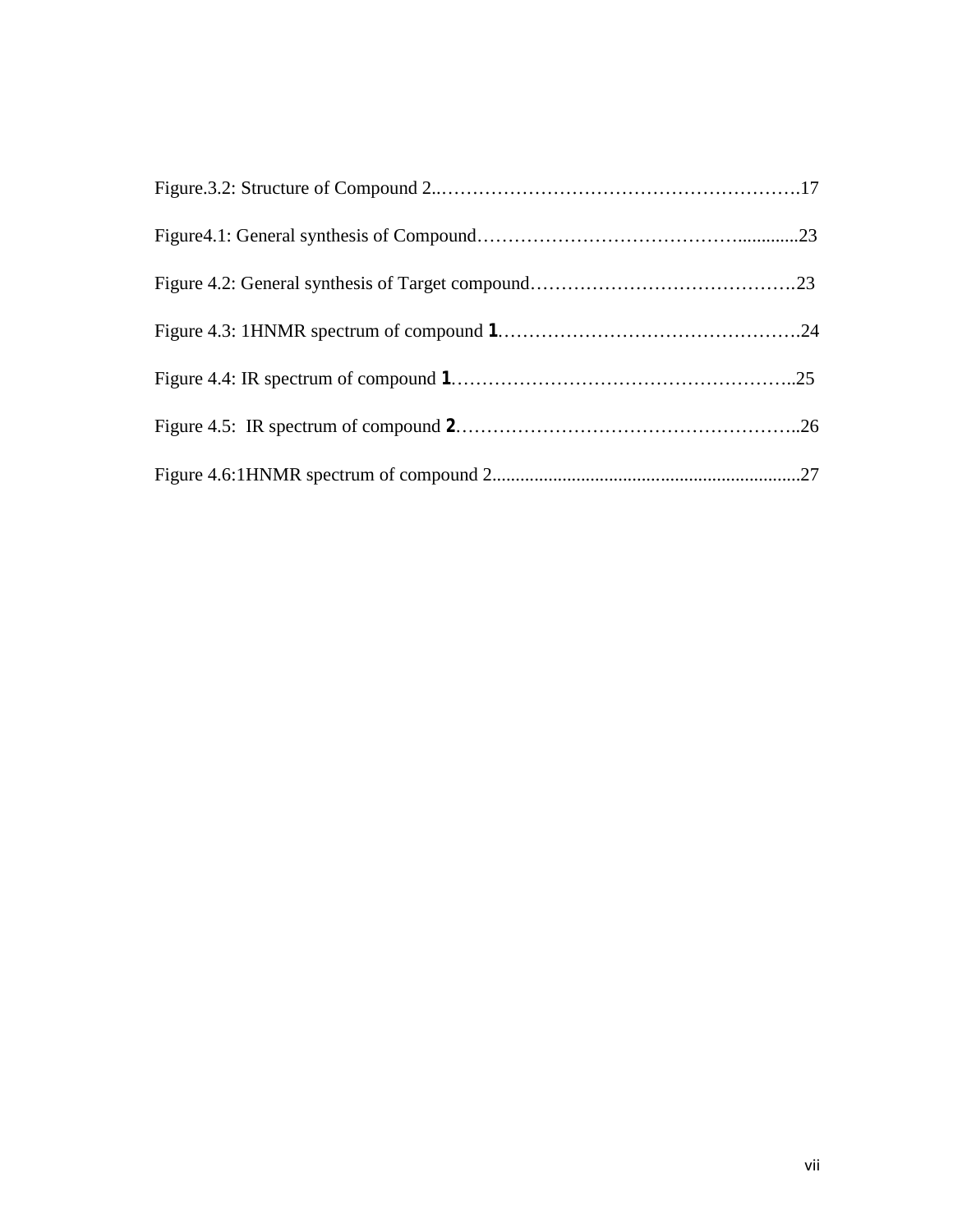# **LIST OF TABLES**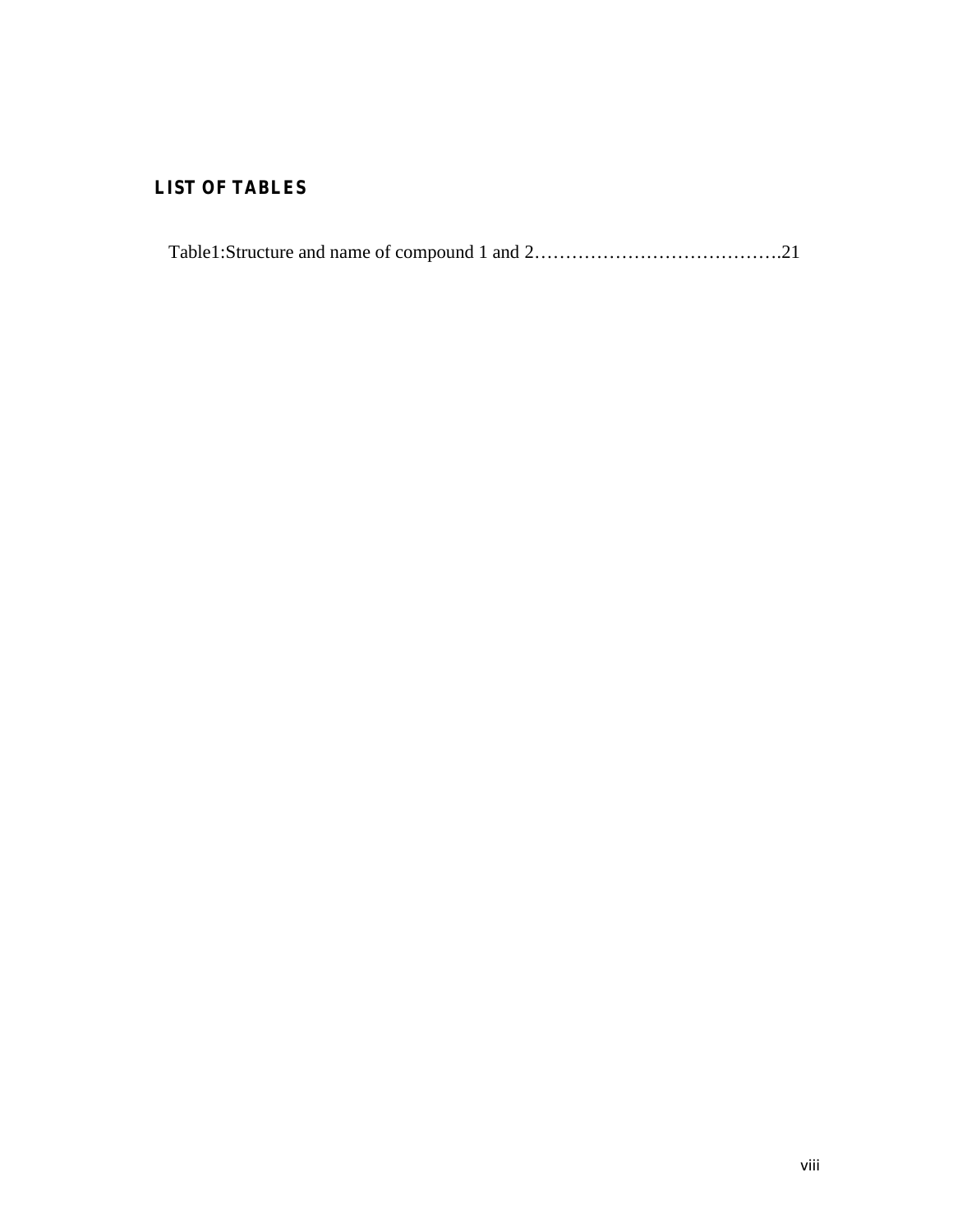## **ABBREVIATION**

- PPA Polyphosphoric acid
- DMF N, N-dimethylformamide
- THF Tetrahydrofuran
- COX Cyclooxygenase
- FT-IR Fourier Transform Infrared
- UV-VIS Ultra Violet Visible Spectroscopy
- NMR Nuclear Magnetic Resonance
- ATR Attenuated Total Reflection
- NSAIDs Non-Steroidal Anti-inflammatory Drugs
- TLC Thin Layer Chromatography
- TEA Triethylamine
- ppm- Parts per million
- DMSO -Dimethylsulfoxide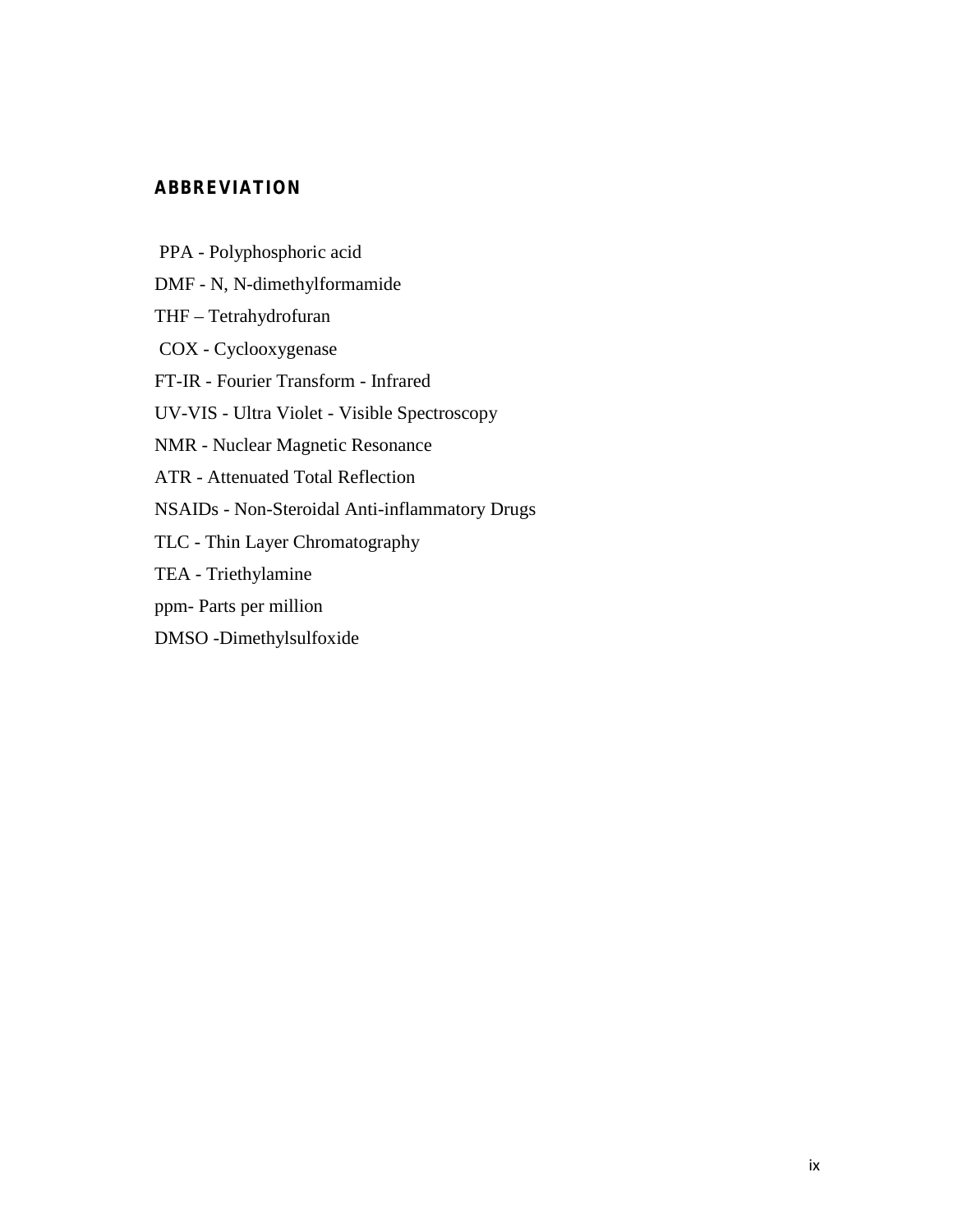### **1. INTRODUCTION**

Benzoxazolinone moieties have attracted special attention in chemistry and biochemistry. Since they possess antifungal, antitumor, anti-inflammatory, antiulcer, anti-tubercular, analgesic activities. [1-3] Furthermore, some of them have found applications as fluorescent whitening agents.

Benzoxazolinone is a heterocyclic compound with a benzene fused oxazole ring structure. Substituted benzoxazolinone derivatives and their analogues such as benzimidazoles and benza thiazoles have been the aim of many researchers for many years, because they constitute an important class of heterocyclic compounds. [4]

Generally, in the pharmaceutical field, new drugs are continuously discovered by molecular modification of lead compound of established activity. Molecular modification can possibly result in augmenting the activity. Molecular modification involves combination of separate group having similar activity in one compound by eliminating, substituting or adding new moiety to parent lead compound. In the survey of literature, it is seen that drug design by molecular modification is a productive source of new drug,among medicinal agents, there is growing interest in the development of newer, effective analgesics and anti-inflammatory agents. Among the variety of compounds studied, benzoxazolinone derivatives form an important class. [5]

In this research, our focus was on the synthesis of 2-benzaxazolinone derivatives which was discovered to have analgesics and anti-inflammatory activities. Two different methods were used to substitute3 position, which is Methyl and Methylphenylpiperazineused to achieve reaction time.The synthesized compound was characterized by FT-IR and  ${}^{1}$ HNMR.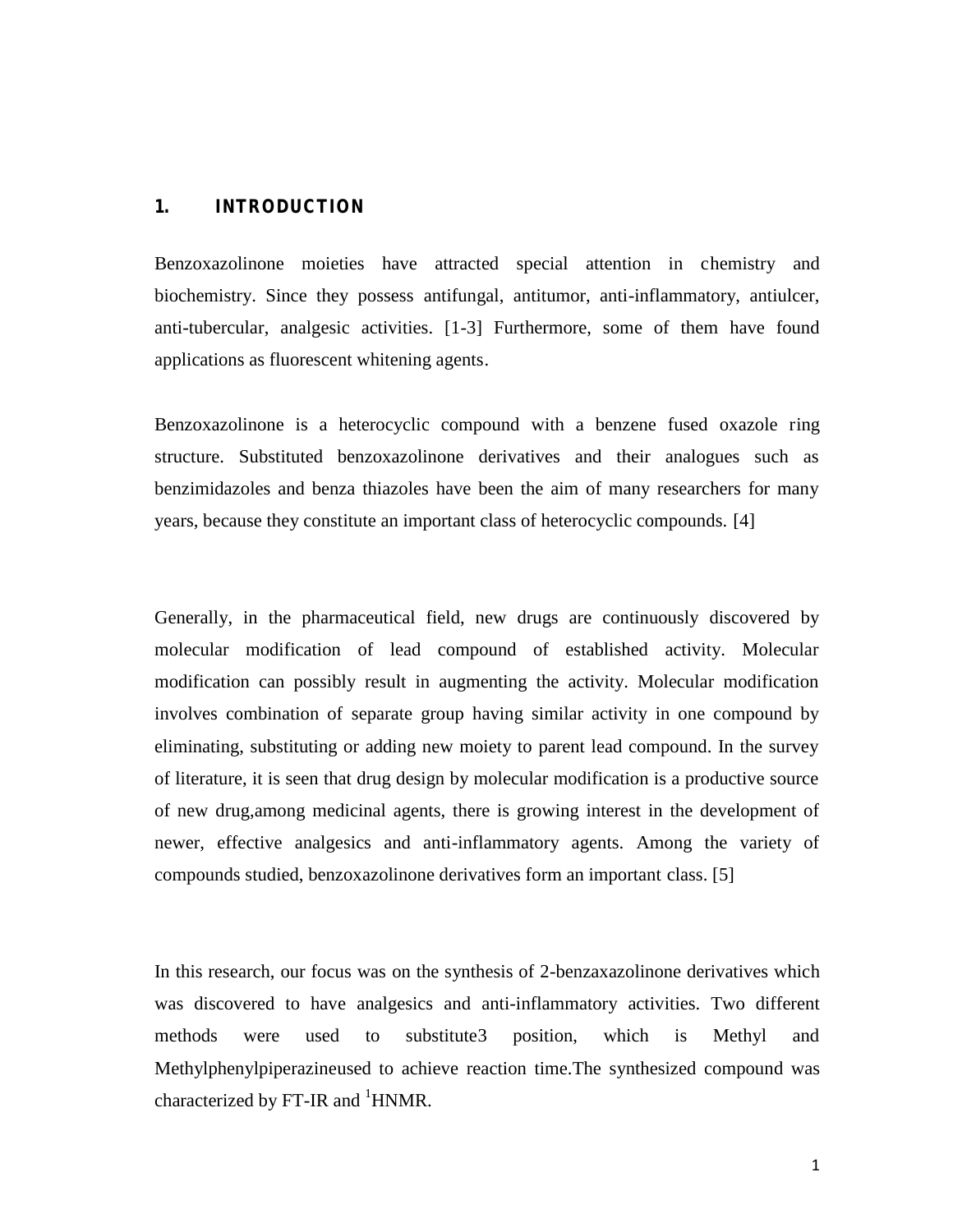### **2.LITERATURE REVIEW**

#### **2.1Analgesics**

Pain is a fundamental event that is normally beneficial and work as physiological advice for potentially tissue-damaging situations e.g. the manifestation of inflammatory dysfunctions. [6] However, the very significant emotional and subjective components of human pain and the therapy of chronically depilating pain makes the search for new peripheral analgesics agents. Analgesic is a drug that is used to reduce pain. The two main classification of analgesic are opioids and non-steroidal anti-inflammatory agents (NSAIDs).

Examples of opioids are morphine and codeine WHILE NSAIDs are Aspirin, paracetamol and ibuprofen.



(a) Ibuprofen (b) Paracetamol

**Figure2.1.**Structure of Ibuprofen and Paracetamol

# **2.1.1 OpioidsAnalgesics**

Opioids analgesics are agents which are active for the relief of pain that are serious [5].the main function is that it act on the central nervous systems which lead to independence, hence limiting their clinical use [6].

Narcotic analgesic may be classified into 4 major categories which are: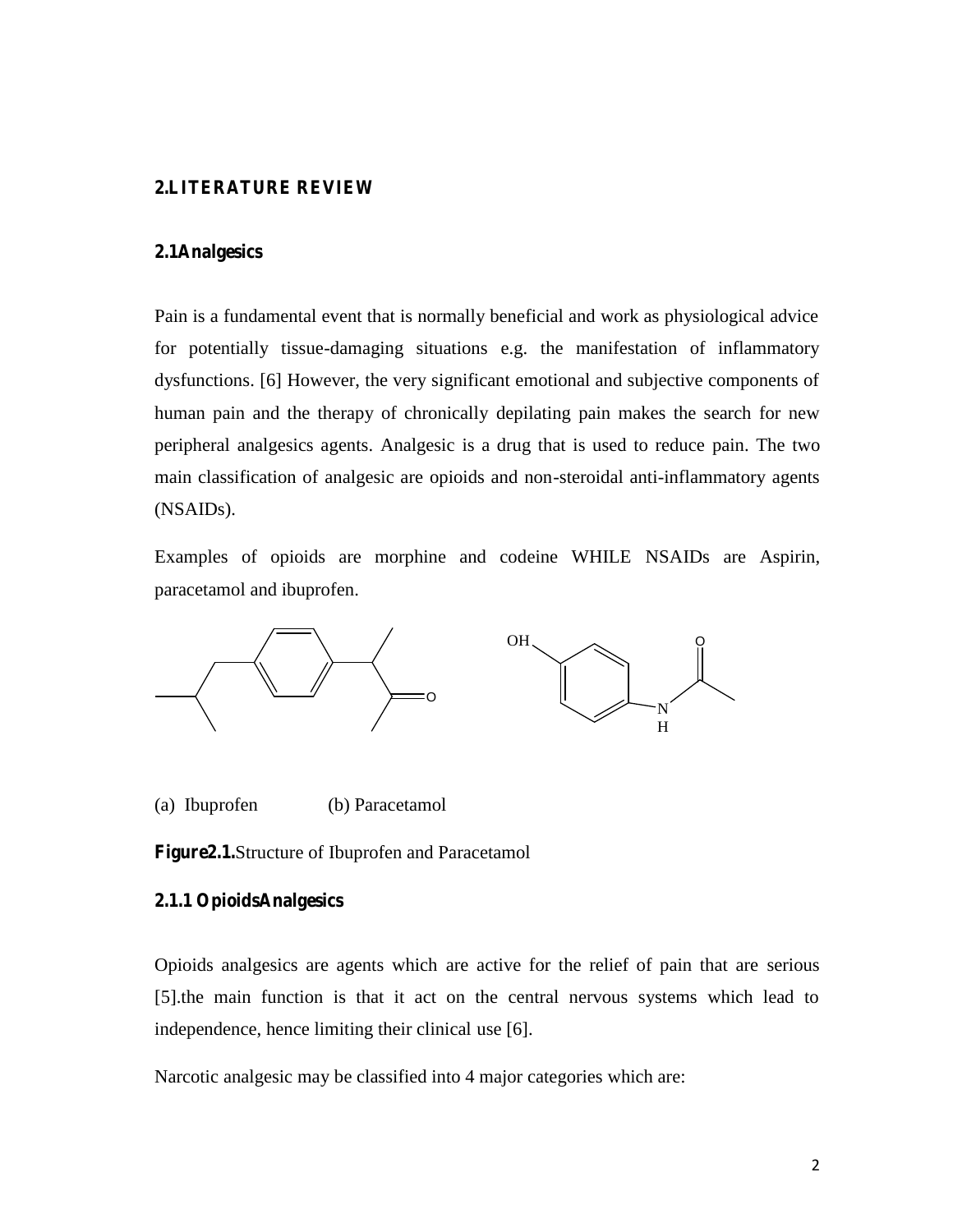- 1. Narcotic antagonists
- 2. Natural derivatives of morphine
- 3. Synthetic agents which resemble the morphine structure
- 4. Synthetic derivatives of Morphine and Codeine .[8-9]

The narcotic analgesic has effect on the central nervous system, some examples are hydrocodone, methadone, oxycodone and stadol given in Fig 2.1.they can be found in some of the drugs for cough control. [10]



Oxycodone

**Figure 2.2.**Examples of narcotic analgesics drugs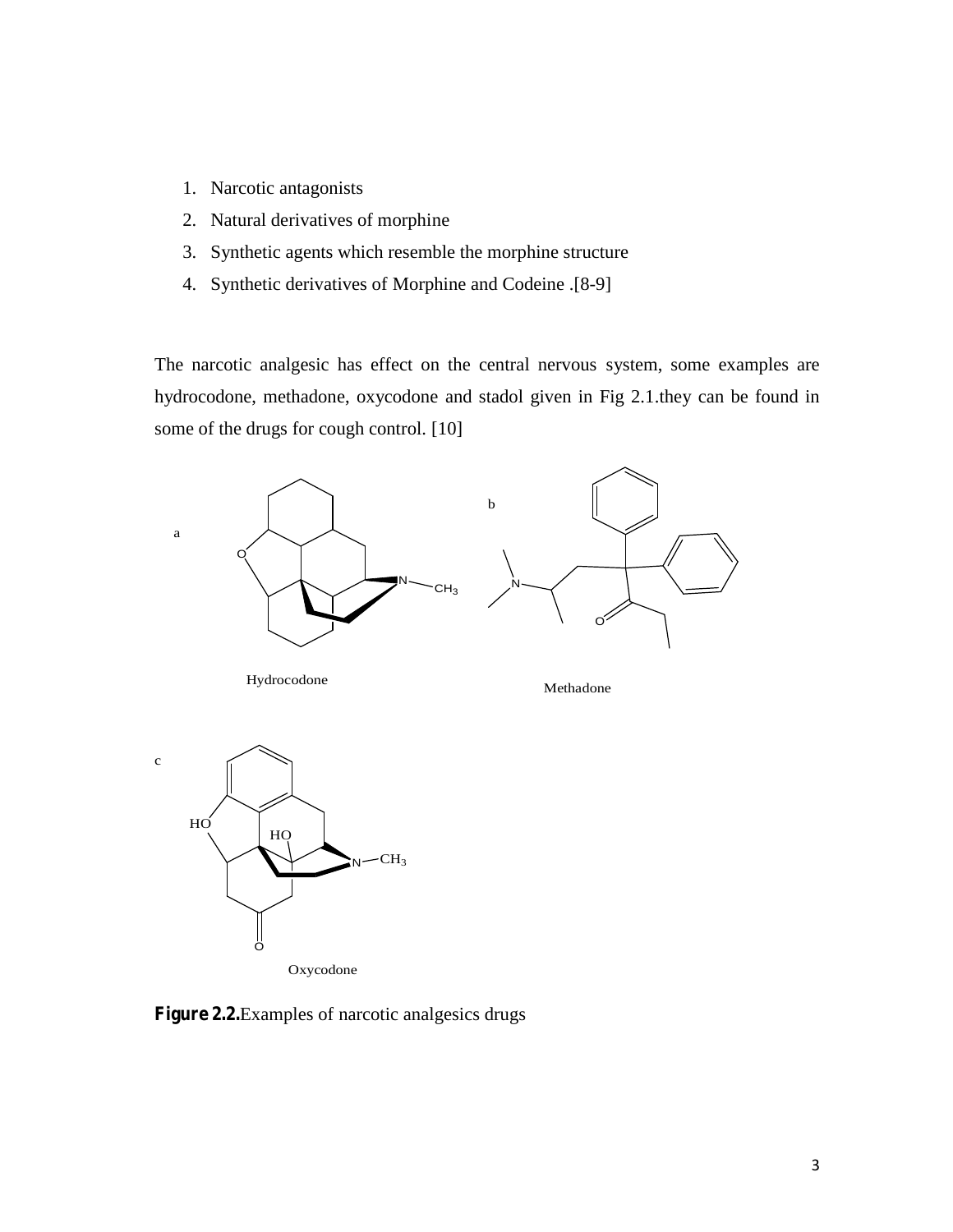

**Figure 2.3**. Structure of Morphine and Codeine

#### **2.1.2NSAIDS (Non-steroidal anti-inflammatory agents) agents)**

Non-steroidal anti-inflammatory drugs are compounds used in clinical anagelsia which act on peripheral nervous system. The drugs agents that provide analgesic, antiinflammatory, and ant-pyretic effects are used for treatment of a variety of disorders. [11] However, it is not only alleviating inflammation and pain, but also increase gastrointestinal tract damage and bleeding. The most common clinical advantages of [11] However, it is not only alleviating inflammation and pain, but also increase<br>gastrointestinal tract damage and bleeding. The most common clinical advantages of<br>Cox-2 NSAIDs are the number of patients chronically treat properties [12]. Furthermore, much of the NSAIDS toxicity, particularly gastrointestinal<br>is associated with Cox-1 inhibition [13].<br>The NSAIDs inhibit the rate-limiting enzymes cyclooxygenase (COX) in prostaglandin is associated with Cox-1 inhibition [13]. Non-steroidal anti-inflammatory drugs are compounds used in clinical anagelsia which<br>act on peripheral nervous system. The drugs agents that provide analgesic, anti-<br>inflammatory, and ant-pyretic effects are used for treat antages of<br>s selective<br>rointestinal<br>ostaglandin<br>agents that

The NSAIDs inhibit the rate-limiting enzymes cyclooxygenase (COX) in prostaglandin synthesis. Therefore, NSAIDs can be classified into two classes.

- 1) Non-selective inhibitors and
- 2) Selective inhibitors.

Non-selective inhibitors is referred to non-steroidal anti-inflammatory drugs agents that inhibit both cyclooxygenase COX-1 and COX-2.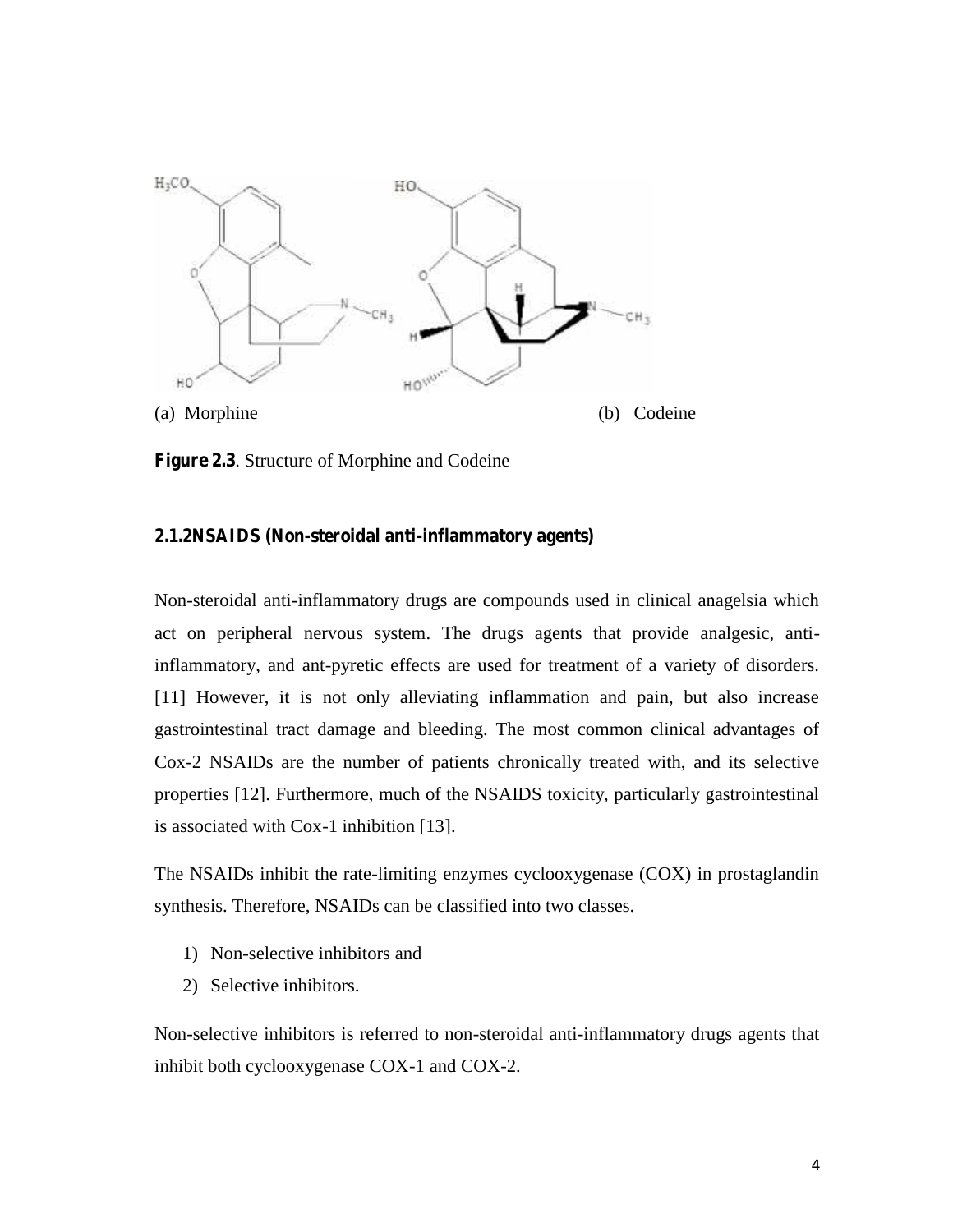The inhibition of cyclooxygenase COX-1 by NSAIDs in most caseslead to uncontrolled bleeding or gastrointestinal ulcer formation, while those drugs that are selectively inhibition of cyclooxygenase COX-2 may have less gastrointestinal toxicity.[14]

#### **2.1.3 Non-Steroidal Anti-inflammatory Drugs Non-Selective Inhibitors**

Thesearedrug that inhibit the two types of COX enzymes that are associated with an increased risk of gastric ulceration, presumed to be both through the reduction in gastric lining. [15] Examples of Non-selective NSAIDs include: a) para-amino phenol derivatives.e.g paracetamol b) Salicyclic acid derivatives.e.g.aspirin c) Indole and indene acetic acids e.g.Indomethacin d) Propionic acid derivatives e.g. ibuprofen.



(a) Paracetamol (b) Salicyclic acid e.g. aspirin

**Figure 2.4:** Structure of non-selective drugs (NSAIDs) inhibitors

#### **2.1.4.COX-2 Selective inhibitors**

the discovery of second isoform of cyclooxygenase, COX-2 has open a new line of research based on the assumption that pathological prostaglandins are produced by the inducible isoform COX-2 while the physiological prostaglandins are produced by the inducible isoform COX-2.due to this several new inhibitors have been developed and some are now commercially available[16-17]. However, an increased risk of myocardial and cardiovascular thrombotic events associated with the use of some selective COX-2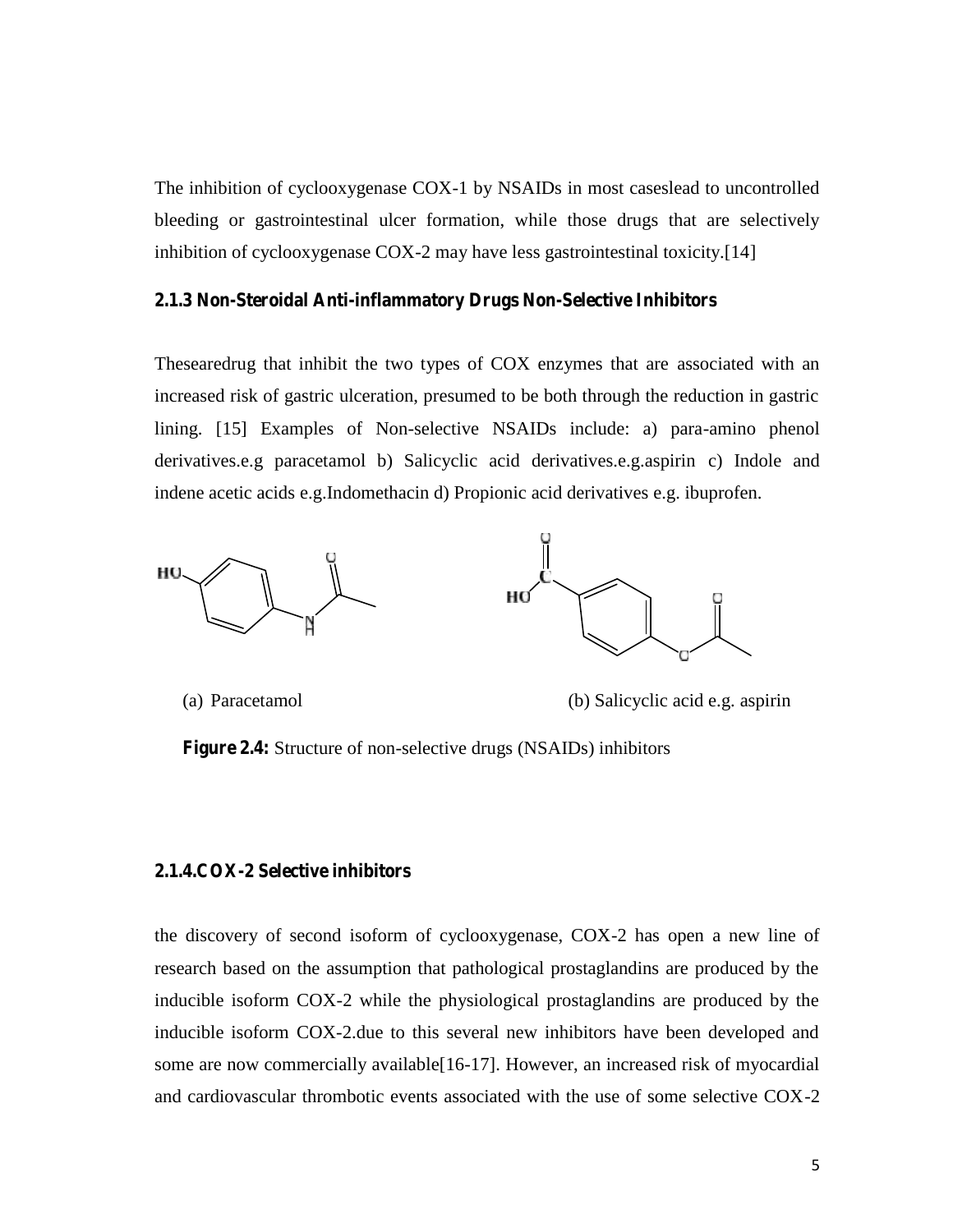inhibitors has been observed. The adverse cardiovascular effect which are attributed to a decreased level of the vasolidary PG12 and increased the level of the potent platelet aggregation TxA2, it is primarily responsible for the recent withdrawal of rofecoxib from the market [18]



**Figure.2.5.** Structural differences between COX-1 and COX-2 enzyme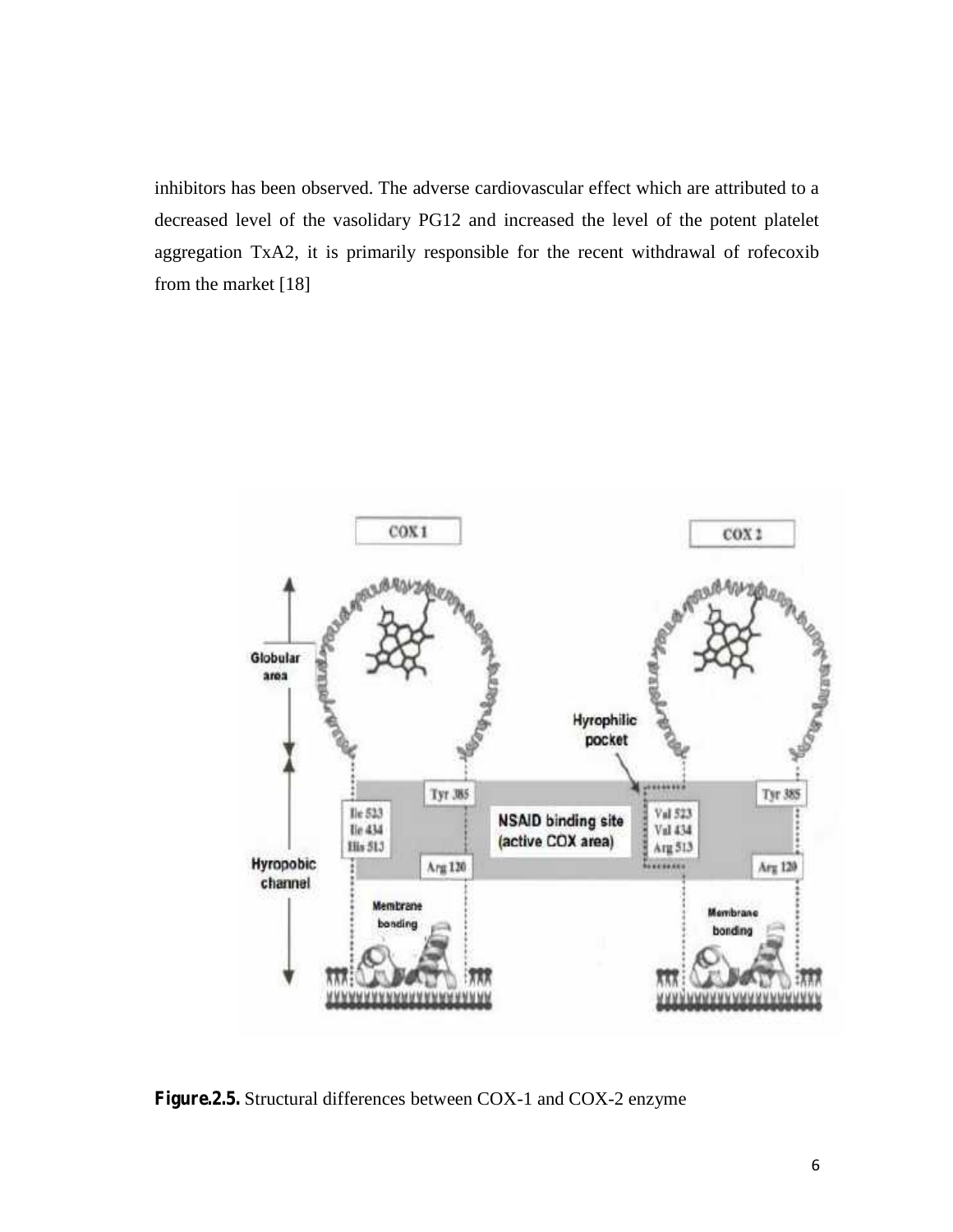

Figure.2.6. The structure above shows selective and non-selective inhibitors that are connected in different ways mentioned COX-1 and COX-2.



**Figure.2.7.**Crystallographic structure of Cyclooxygenase 1 and 2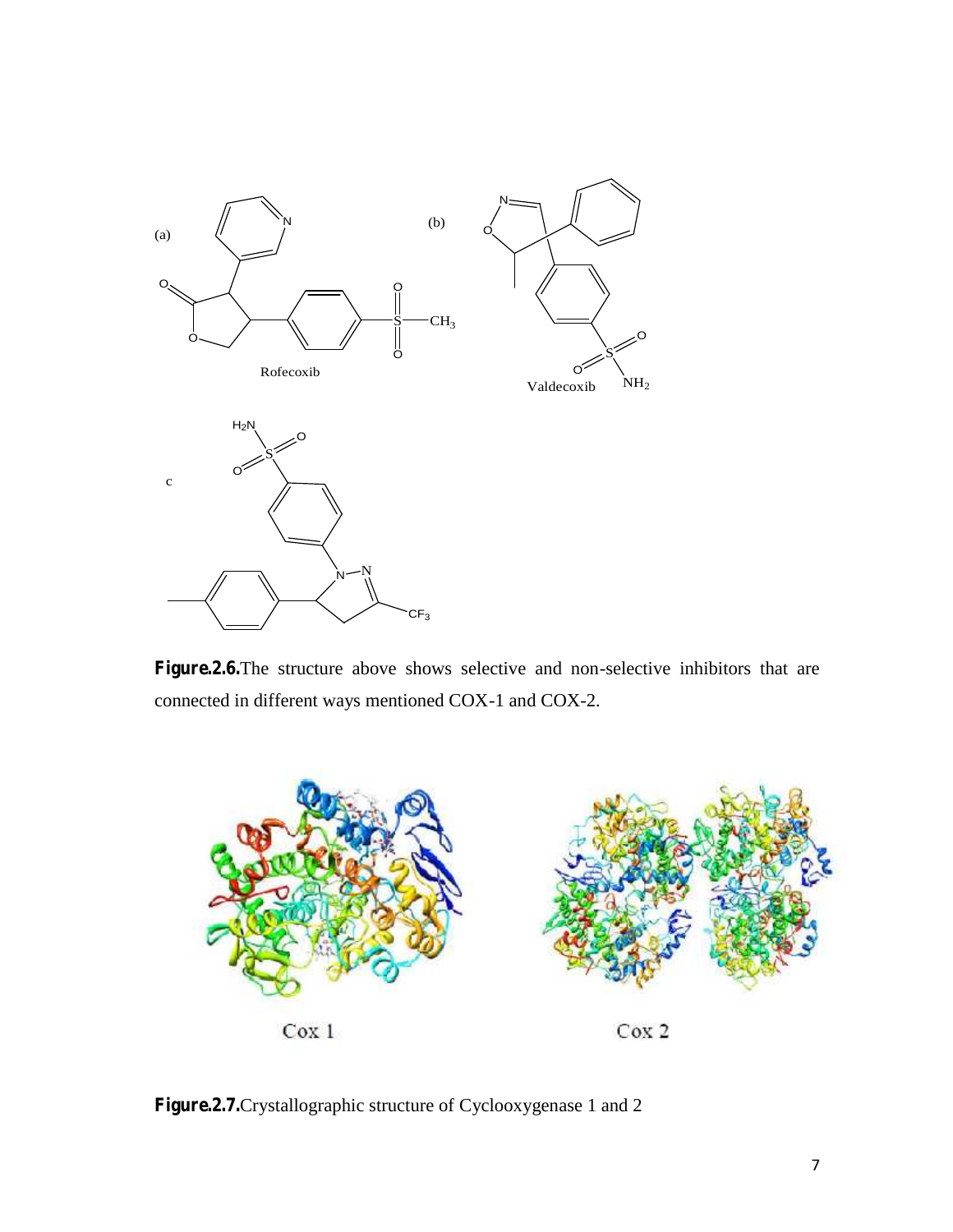Prostaglandins are lipid compounds obtained for derivatization of arachidonic acid (AA). They all serves as homeostatic sustenance and mediate pathogenic mechanisms for instance, the inflammatory response. They are procreated from arachidonate by the function of cyclooxygenase (COX) isoenzymes and their biosynthesis is prevented by non-steroidal anti-inflammatory drugs including those selective for inhibition of COX-2. In spite of the clinical efficacy of NSAIDs, prostaglandins may act in promotion and resolution of inflammation. The two cyclooxygenase isoform, COX-2 and COX-1 are the target of NSAIDs and they competes the active site of the both COX-1 and COX-2 [19-20]. Conventionally nonspecific NSAIDs inhibit both COX-1 and COX-2.

#### **2.2.Nature of Benzoxazolinone**

Benzoxazlinone is known to be a powder material which is light brownish in color, with the melting point of  $138^{\circ}$ C. It is known to be heterocyclic compound with a bicyclic ring system, which has a phenyl ring attached to a carbon, From the structure of benzoxazolinone, Two attributes that caught the attention of medicinal and pharmaceutical chemist:

- 1 hydrophilicity
- 2 lipophility

Talking about hydrophilic we are talking about the presence of hydrogen and oxygen which take part in the hydrogen bonding and contribute greatly to the dipole moment of the compound. The lipophility help the structure for proper binding to hydrophobic protein receptors, the bulkiness of the compound is a good factor in lipophilicity of benzoxazolinone which is very important because it plays a vital role in distribution, absorption, metabolism and excretion in the body. Due to this properties it shows it possess biological activities which includes the analgesic and anti-inflammatory effects [22]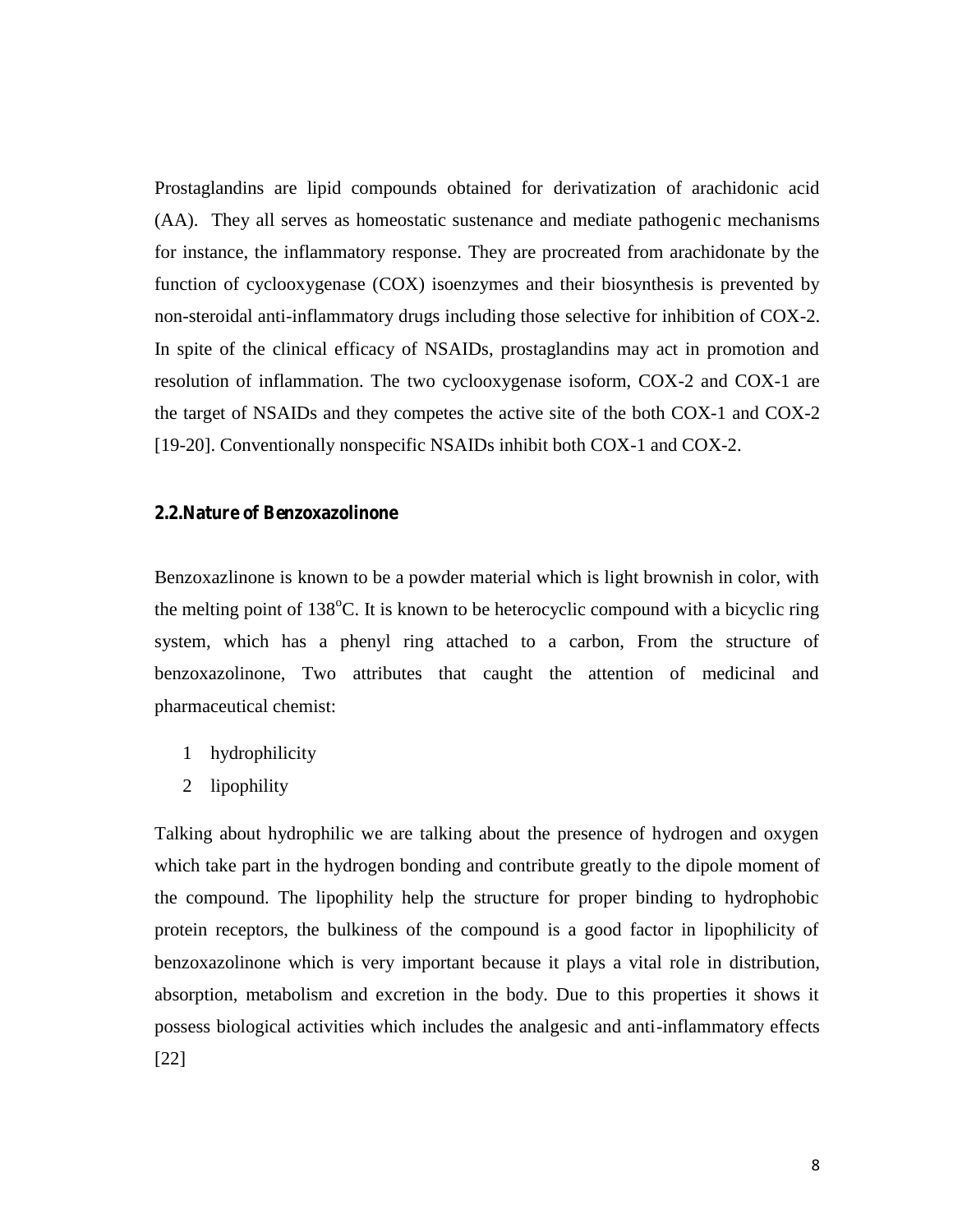

**Figure 2.8**: Structure of benzoxazolinone

# **2.2.1. Synthesis Of Benzoxazolinone**

There are different ways to synthesize benzoxazlinone, for example the synthesis with yield from 2-aminophenol throughreflux method [21] with the present of carbonyl dilmidazole and in dry tetrahydrofuran(THF) in 4 hour is given in fig. 2.7.



**Figure 2.9.** Synthesis of benzoxazolinone under reflux condition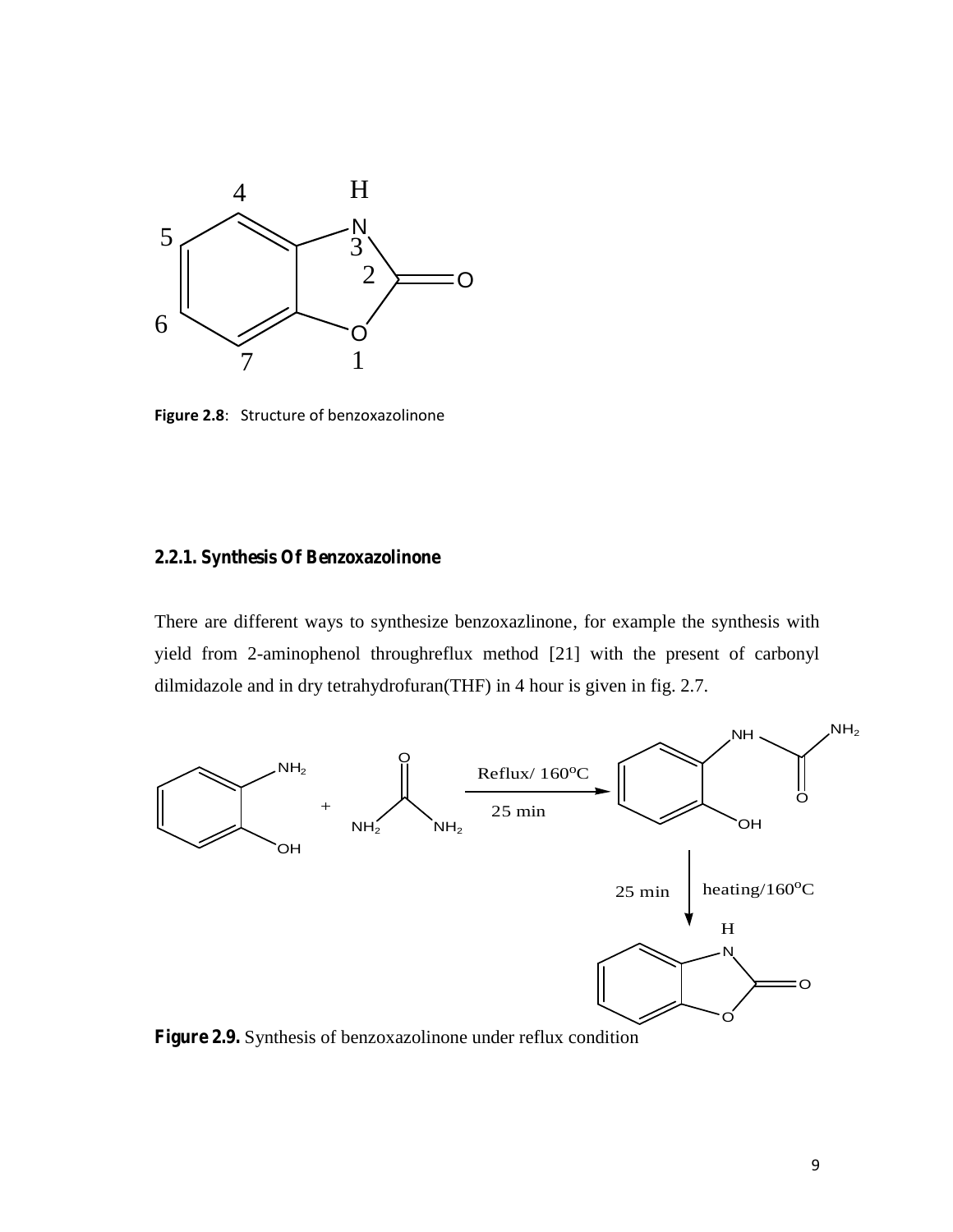

**Figure 2.10.**Synthesis of benzoxazolin 2(3H) ones from 2 aminophenol

### **2.2.2.Chemical Reactivity of Benzoxazolinone**

Due to the heterocyclic form of benzoxazolinone, they are considered to have high versatility in chemical modification; mostly the function of the nitrogen atom is always at the  $3<sup>rd</sup>$  position which is very important for a biological activity. [23] The chemical reactivity of benzoxazolinone occur in 3 different reactions which are:

N-substitution reaction (it may be alkylation or acylation)

Electrophilic substitution and ring opening or expansion reaction [24].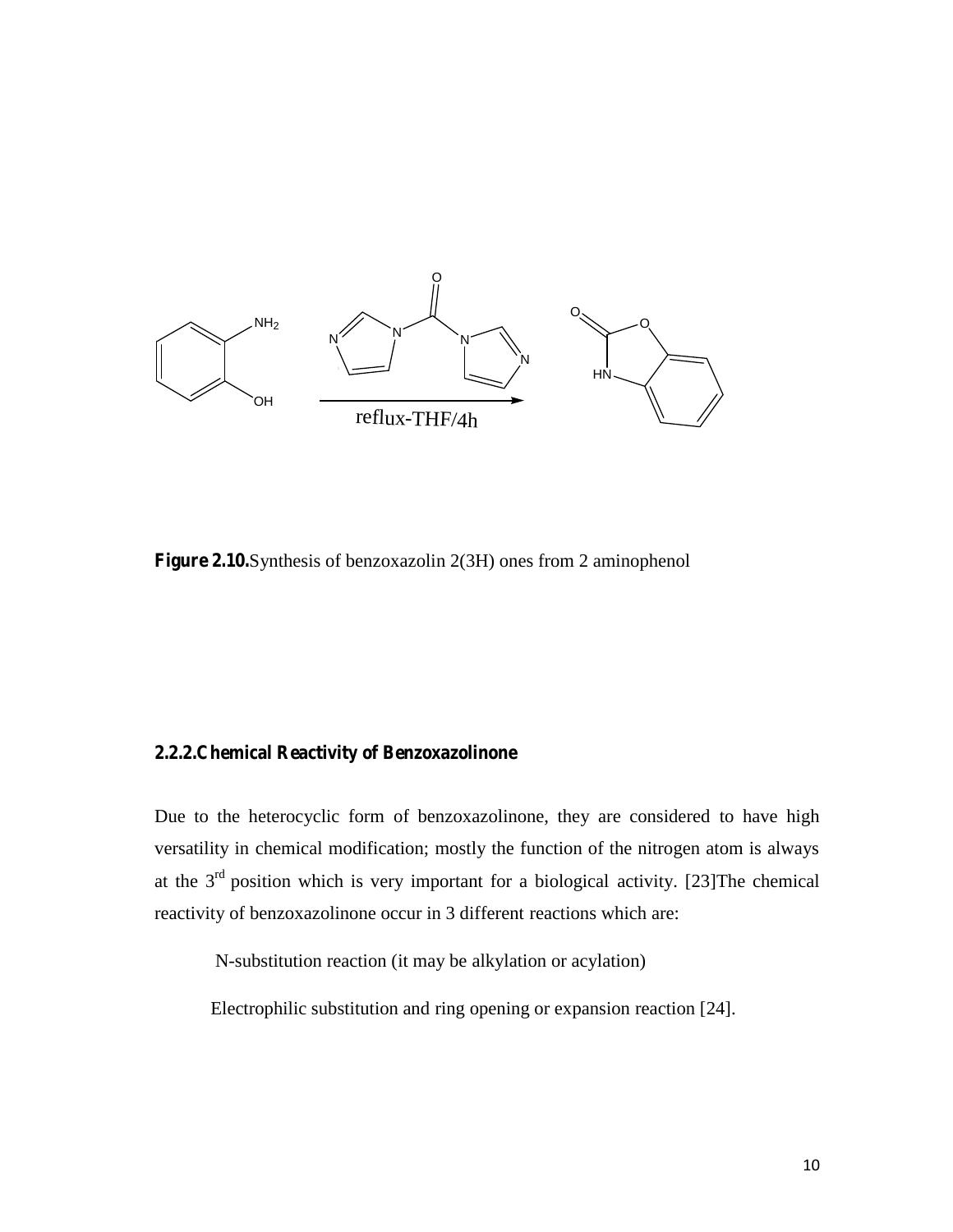### **2.2.2.1 N- substitution reaction**

The N- substitution reaction undergo base- catalyzed conditions of which the result gives N-akyl derivatives while the N- acylation, acid-base catalysis is carried out .



**Figure 2.11.**General synthesis of N-alkyl derivative of 2-(3H)benzoxazolone.

### **2.2.2.2 Aromatic electrophilic substitution reaction**

The aromatic electrophilic reaction is controlled by the complete defeat of the 6 positionmention acylation which is nitration,sulfonation and chlorosulfonation reaction [25].2(3H) benzoxazolone is complexed (protonated)by the Lewis acid present in the reaction medium, which acts as an electrophilic attack of acylium ions. In order to avoid this, the reaction can be run by using less reactive electrophilic species e.g phosphoric acid [26] AlCl3,

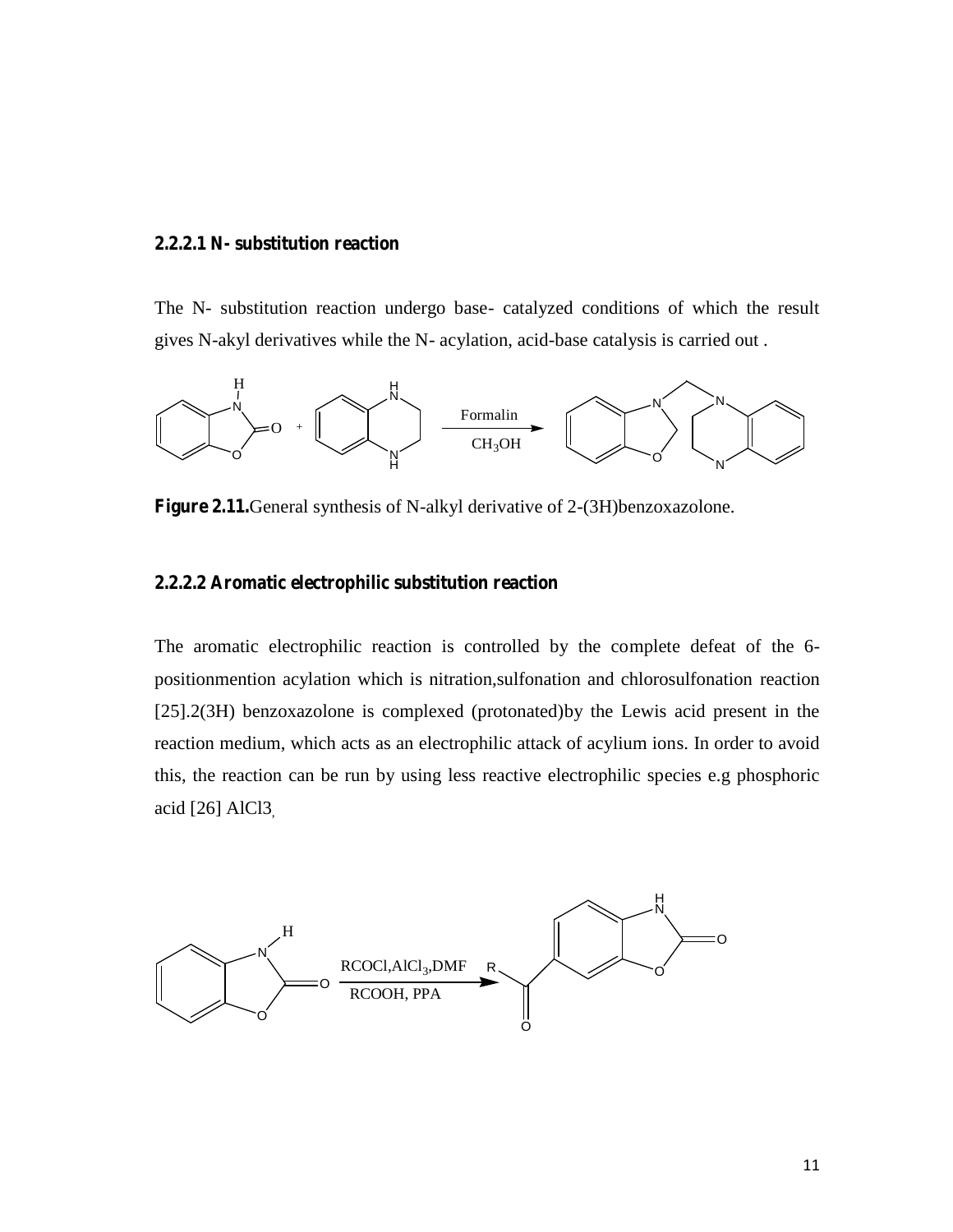**Figure 2.12.** Aromatic substitution reaction of N- acyl benzoxazolone 6- acyl derivative

#### **2.3 Ring opening or Expansion reaction**

In the ring opening system  $2(3)$  benzoxazolone are fairly stable in the acid medium, they are quickly hydrolysed in basic medium, which lead to an opening ring products e.g. 2 aminophenols. The 2-aminophenols can be acylated at  $4<sup>th</sup>$  position(route b), subsequent ring closure leads to the otherwise inaccessible 5-akyl-2(3H) benzoxazolone derivatives route(c). the ring expansion of 2(3H) benzoxazolone to become benzoxazinones can be effected with the same 2- aminophenols[28]



General synthesis of 5-acyl-2(3H) benzoxazolone and benzoxazinone derivatives method

(a) aq.NaOH (b)RCOCL,ALCL3.DMF,(c)ClOOEt, Triethylamine(TEA) (d)BrCH2COOEt,Triethylamine(TEA).

**Figure 2.13:** Synthesis of 5-acyl-2(3H) benzoxazolone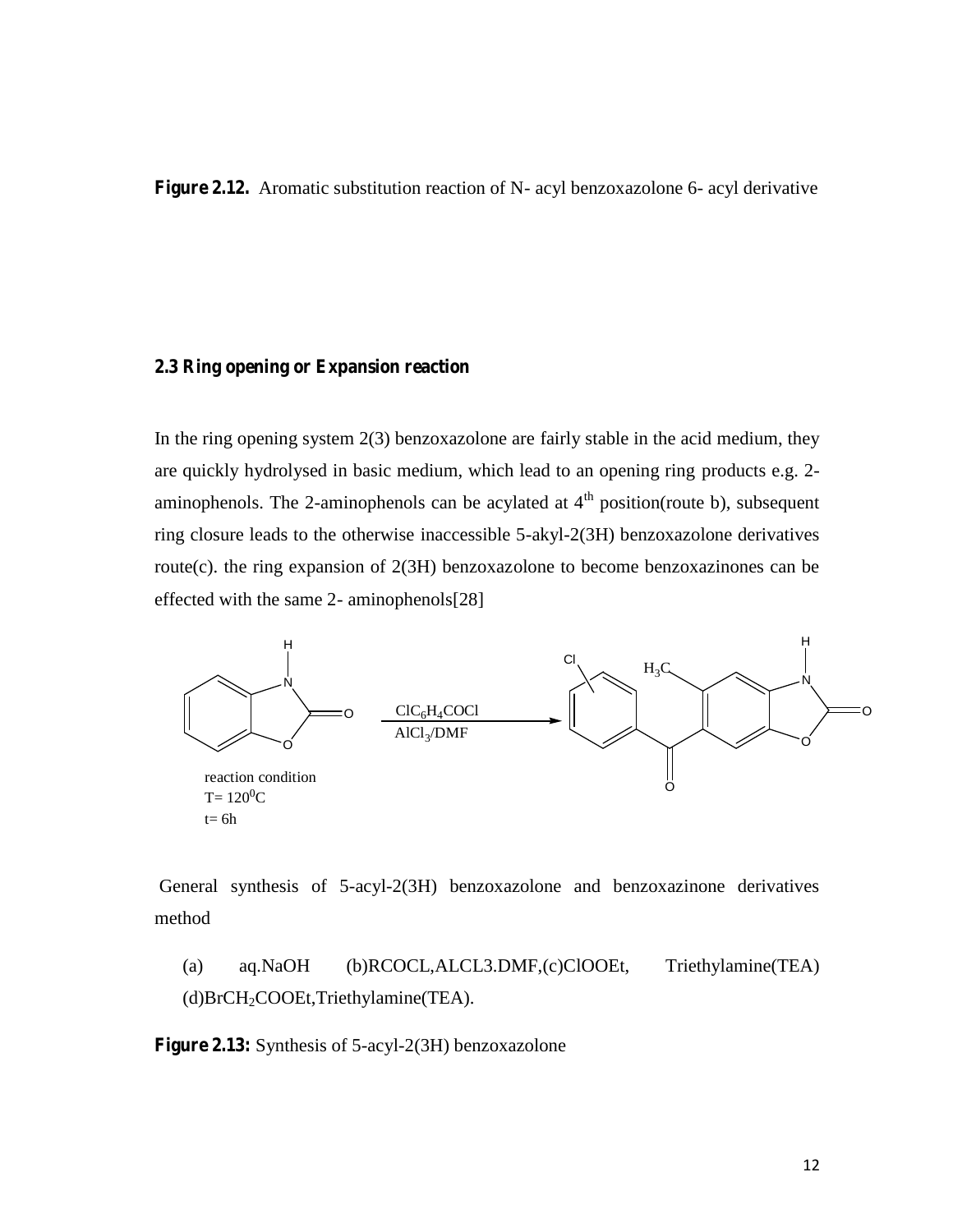#### **2.2.3 Biological activity of benzoxazolinone**

The biological important of 2-3H benzoxazolone is of various types but is mainly on the analgesic and the anti-inflammatory activity, and the medical value of 5-chloro- 2(3H)benzoxazolone prompted to the investigation of 3-substituted 2(3H) benzoxazolone.Lespagnol and co-workers carried out or investigate tested number of 2(3H) benzoxazolone derivatives for their anti-convulsive, hypnotic, antipyretic and analgesic properties 2(3H)benzoxazolones have emerged during the last two decades as a very important analgesics and anti-inflammatory agents. When they carried out the test, from their investigation 2(3H)benzoxazolones was structurally modified the position 3,5 and 6 in order to screen for their antinoiceptive properties.[29](6 Acyl- 2(3Hbenzoxazolone 3-yl) alkanoic acid and ethyl ester derivatives also exhibit analgesicproperty.



**Figure 2.14.**Examples 2(3H) benzoxazolone 3yl procainamide derivatives

Onkol et al, [30-31] synthesized (5-chloro2 (3H-benzoxazolinone-3-yl)propanamide derivatives as potent antinociceptive agents.Shown in Fig.2.13.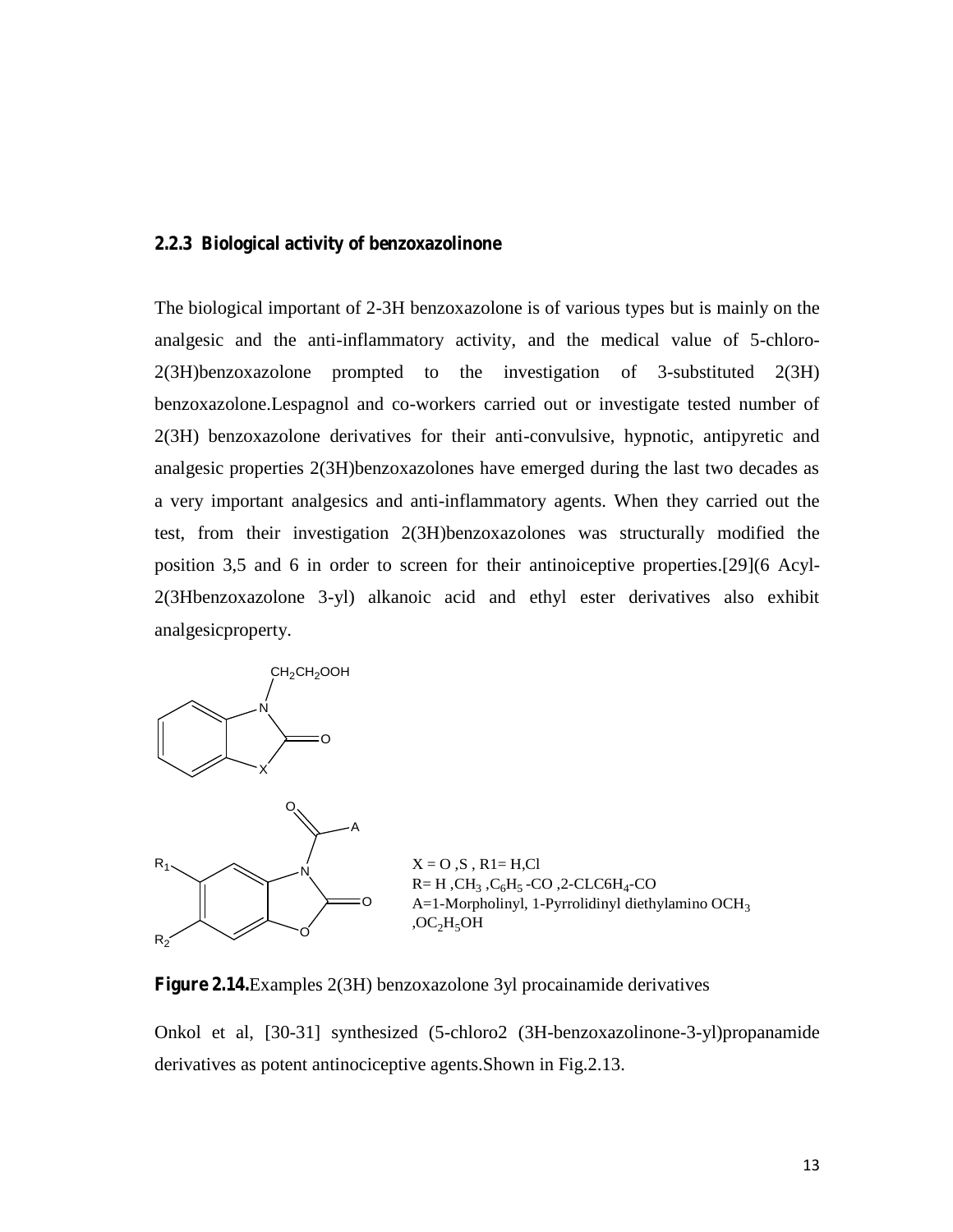

**Figure 2.15:**Examples of 6- acyl-3-piperazomethyl-2- benzoxazolinone derivatives



R=4-Flourophenyl, 4-Chlorophenyl, 2-Florophenyl and 3-Methoxyphenyl

Safak et al. synthesized 3-(2-pyridylethyl)benzoxazolone(figure 2.15) derivatives as potent analgesic and anti-inflammatory compounds inhibiting prostaglandins E2 All the synthesized compounds showed the anti-inflammatory activities compared to indomethacin. Those without substituents on  $6<sup>th</sup>$  position ring were significantly more active than the rest of the members. [32-33]

**Figure 2.16:** Synthesis of 5-nitro-3-piperazinomethyl-2-benzoxazolinone.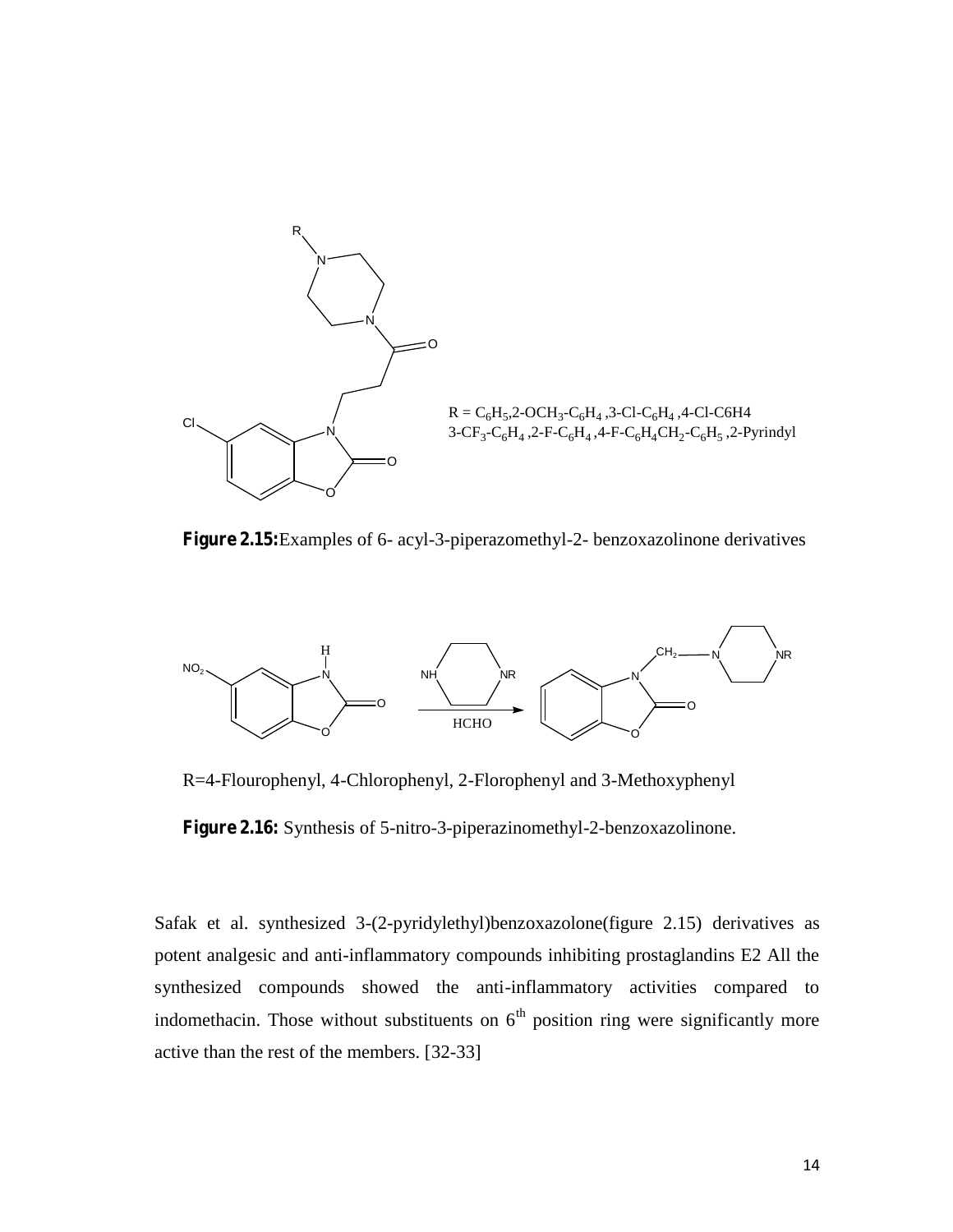

 $R1 = -H$ ,  $-Cl$ 

 $R2 = -C_6H_4Cl$  (O),  $-C_6H_4OCH_3$  (p)

**Figure 2.17.**Structure of 3-[2-(2 and 4-pyridylethyl)] benzoxazolones.

## **2.3 Manich Reaction**

Mannich reaction entails the synthesis of two carbonyl compounds with amine groups to give a beta-amino carbonyl compound and has been in use in organic chemistry because of the different ways it was applied in pharmaceutical industries [34]



**Figure.2.18:** Manich Reaction of Amino-Alkylated derivatives

Mannich bases were synthesized using manich reaction in different report from many researchers, such as 1, 3-dihydroxyxanthone which has shown clearly the activity against Acetylcholinesterase¸(AChE) and Butyrycholinesterase (BUChE) [35] The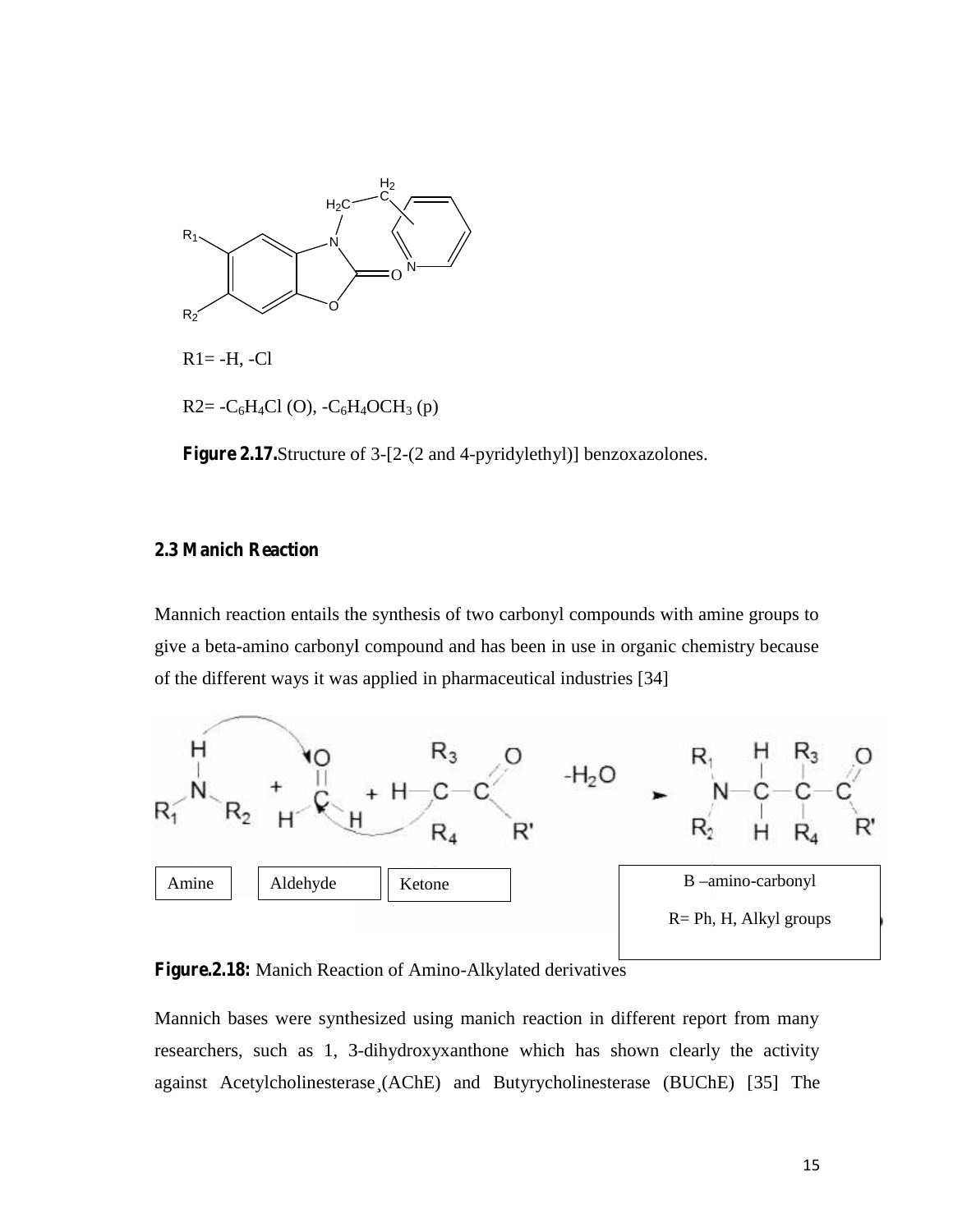reaction is used for preparing medicinal agents that are valuable with amino alkyl chain as it is common in fluocetine.



**Figure 2.19.**Examples of compounds containing mannich base

R and R1= akyl or aryl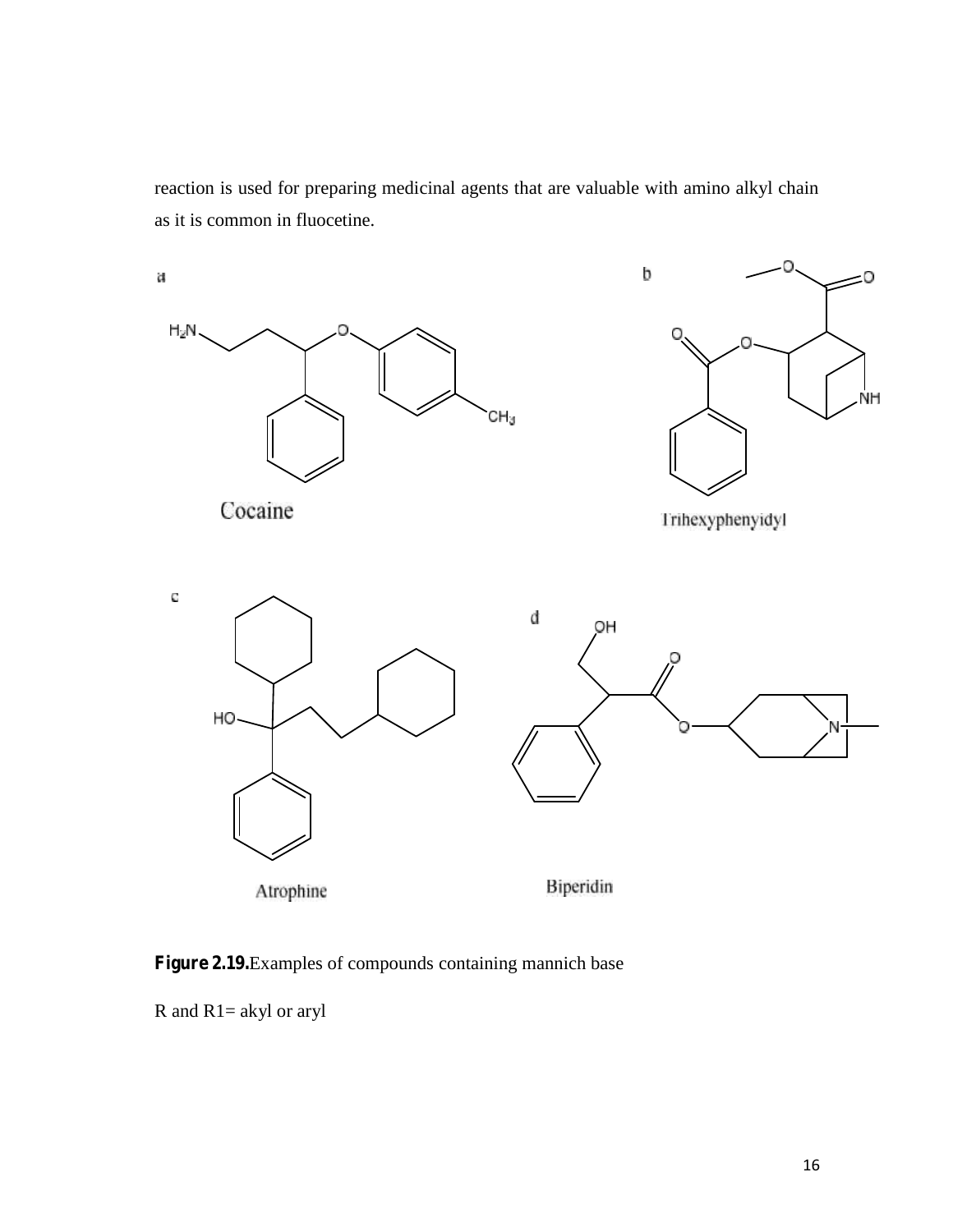# **3. MATERIALS AND METHODS**

### **3.1 Materials**

All reactions were carried out using standard laboratory equipment and standard laboratory glassware. All chemicals such methylphenylpiperazine, benzoxazolinone, ethylacetate,cyclohexane, n-hexane,methanol and ethanol were used in this research work which was purchased by Sigma Aldrich chemical company and were used as received, no further

#### **3.2. Methods**

#### **3.2.1. Thin Layer Chromatography (TLC).**

In TLC, the plate was made of silica gel/TLC plates and the solvent used are benzene, ethyl acetate, hexane and methanol. Silica gel plate were detected under UV light 254 nm wavelength.

Three different mobile phases were prepared with different solvent at different reaction

```
S-1: Benzene/Methanol (9:1)
```
S-2: Benzene/Methanol (5:1)

The solvent was poured into the glass tank to a depth of 0.5cm, swirled gently and allowed to stand while the TLC plate is prepared. The starting material and product were put into two different test tubes, after which chloroform was added. The silica plate were spotted with the two different solution and was placed into different mobile phases. The silica gel were allowed to develop until the solvent got to a certain marked point, which was later removed from the solvent and the covered distance were marked with pencil, the silica gel was allowed to dry. The spots were viewed under UV light at 254nm. The Rf values were calculated using the equation below;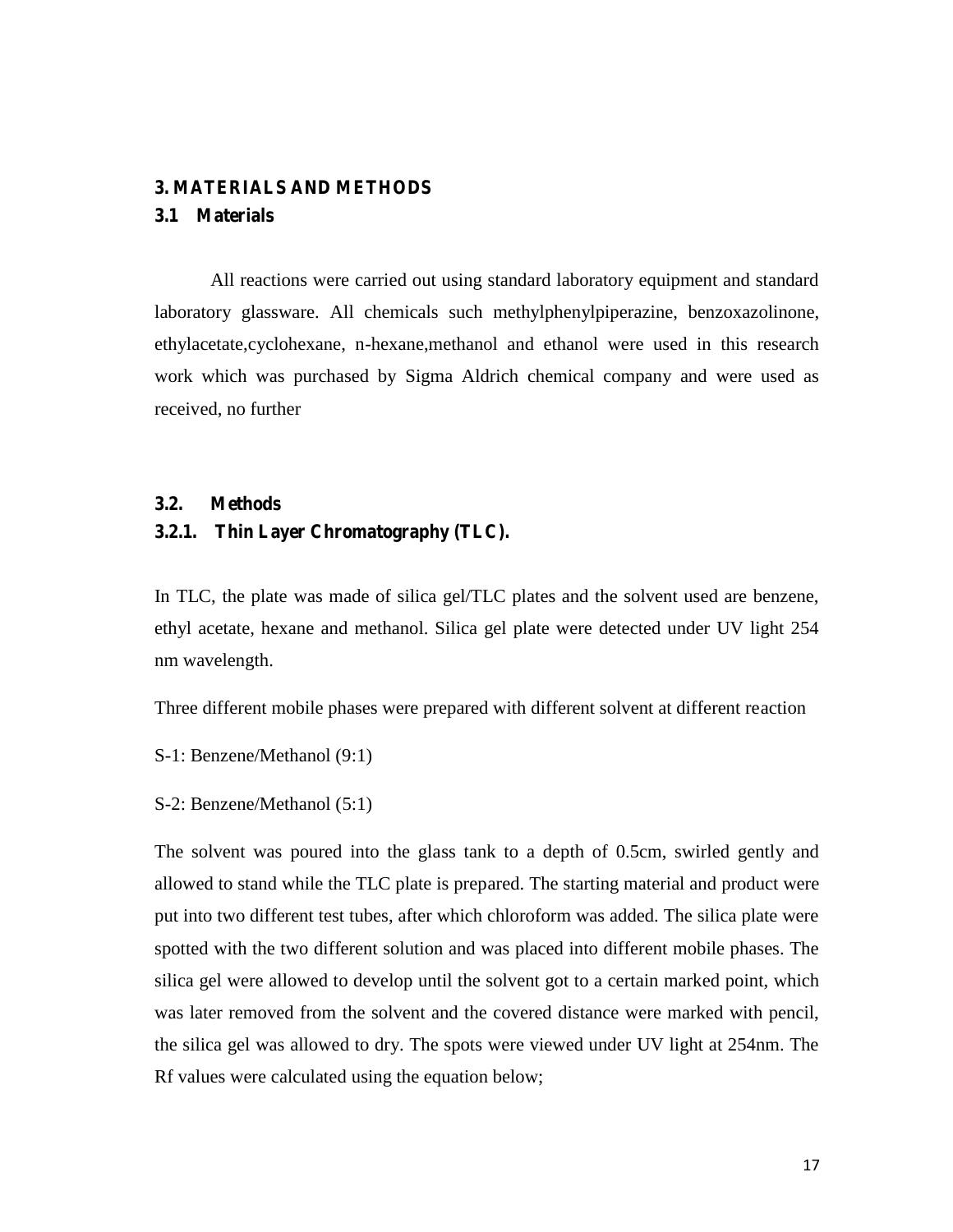$Rf = distance travelled by the sample/Distance travelled by the solvent [36]$ 

#### **3.2.2. Melting Point Determination**

The melting point of the synthesized compound was carried with Mettler Toledo (FP90 Central Processor) melting point apparatus

#### **3.2.3. Methylation Compound 1**

200 mg (0.001mol) of 2- benzoxazolone was dissolved in 9ml of 10% NaOH, and 15 ml of water was added. The solution was cooled in ice bath;0.2ml (0.001 mol) dimethyl sulfate was added dropwise, and mixed for 2h. The precipitate was crystallized using ethanol.



3- Methylbenzoxazolinone

**Figure 3.1.** Structure of Compound **1**

#### **3.2.4. Mannich Reaction Compound 2**

200mg (0.001mol) of benzoxazolone was dissolved in 8ml of methanol, followed by the addition of 0.26 grams of methyphenylpiperazine in round bottom flask, then 0.2ml of 37% (w/v) formalin solution was mixed with 2ml of methanol and poured into this reaction mixture. The solution was refluxed in a water bath for one hour. After completion, the reaction mixture was then poured onto crushed ice and resulting precipitate was filtered off, using vacuum filtration method to yield crude products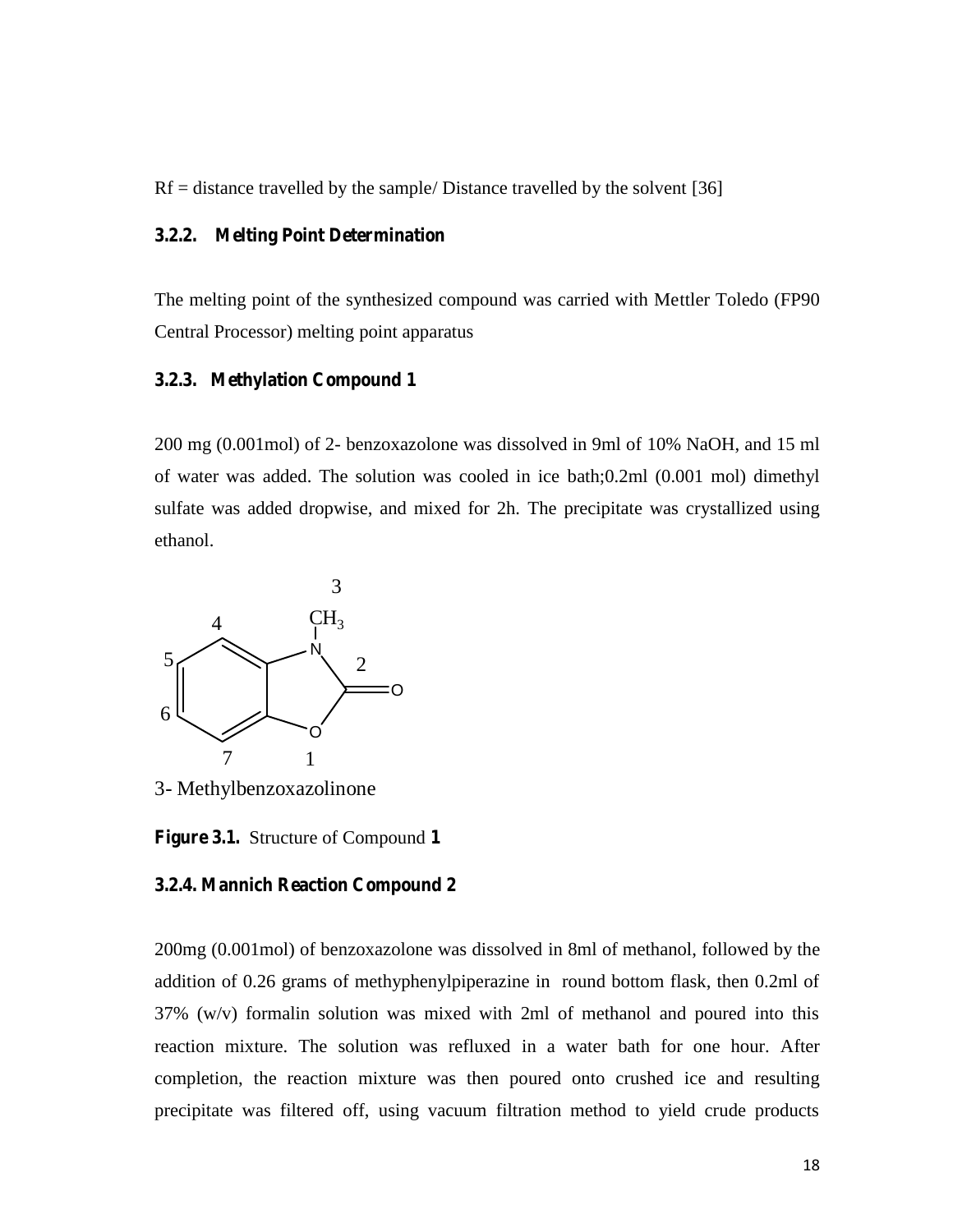which was subsequently washed with methanol and allowed to dry at room temperature.the reactions were monitored by TLC and resulting precipitate was purified by recrystallization using ethanol.



**Figure.3.2**. Structure of Compound 2

## **3.3.1. Fourier Transform Infra-Red (FT-IR)**

The FT-IR spectra of the product were recorded on Agilent Carry 650 Spectrometer at Ankara University, Central Instrumental Analysis Laboratory, Faculty of Pharmacy.

# **3.3.2. Proton Nuclear Magnetic Resonance (<sup>1</sup>H-NMR)**

The <sup>1</sup>H-NMR spectra of the product was recorded on a mercury varian 400 MHz spectrometer where deuterated solvent of dimethyl sulfoxide (DMSO-*d*6) was used. The test was conducted at Ankara University, Central Instrumental Analysis Laboratory, and Faculty of Pharmacy. Chemical shift ( ) values were reported in parts per million (ppm).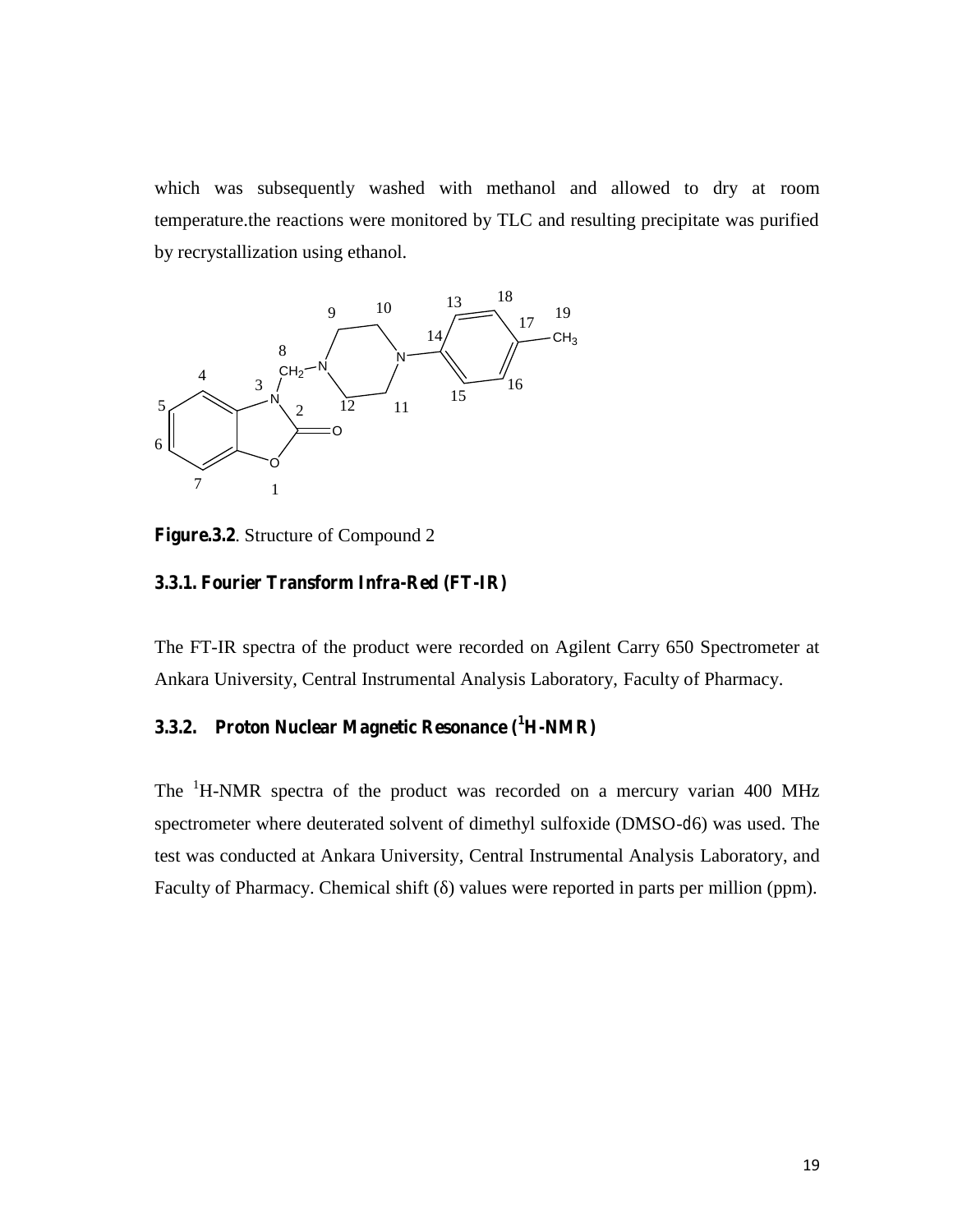# **4. RESULTS AND DISCUSSION 4.1.Results**

The above compound was synthesized by Methylations mentioned in the experimental part. [35]

## **Compound 1**

Compound 1 was synthesized using method (A), described in the experimental section.

Appearance: Product was obtained as brownish powder form

 $M_p$ : The melting point of the product:84.2<sup>0</sup>C

TLC Result: The mobile phases of S1 and S2 were calculated with Rf value; 0.45 and 0.51 respectively by FT-IR, NMR.

Fourier Transform Infrared (FT-IR) Spectroscopy (  $IR.V<sub>max</sub>$ ): FT-IR showed stretches at 2900 cm-1 ( C-H Stretch), 1735-1782 cm-1 carbonyl group(C=O stretch)

Proton Nuclear Magnetic Resonance Spectroscopy  $({}^{1}H NMR)$ : shows peaks at 7.2 ppm ( m; 8H; Aromatic-H); 3.2 ppm (CH<sub>3</sub>)

### **Compound 2**

Compound **2** was synthesized using method (B) described in the experimental section.

Appearance: Product was obtained as white crystals.

 $M_P$ : The melting point of the product: 176<sup>0</sup>C

TLC Result: the mobile phase S1 and S2 were calculated with Rf value; 0.38 and 0.48 respectively.

Fourier Transform Infra-Red (FT-IR) Spectroscopy (  $IR.V<sub>max</sub>$ ): FT-IR shows stretches at 2816 cm<sup>-1</sup> (C-H stretch),1753 cm<sup>-1</sup>carbonyl group(C=O stretch).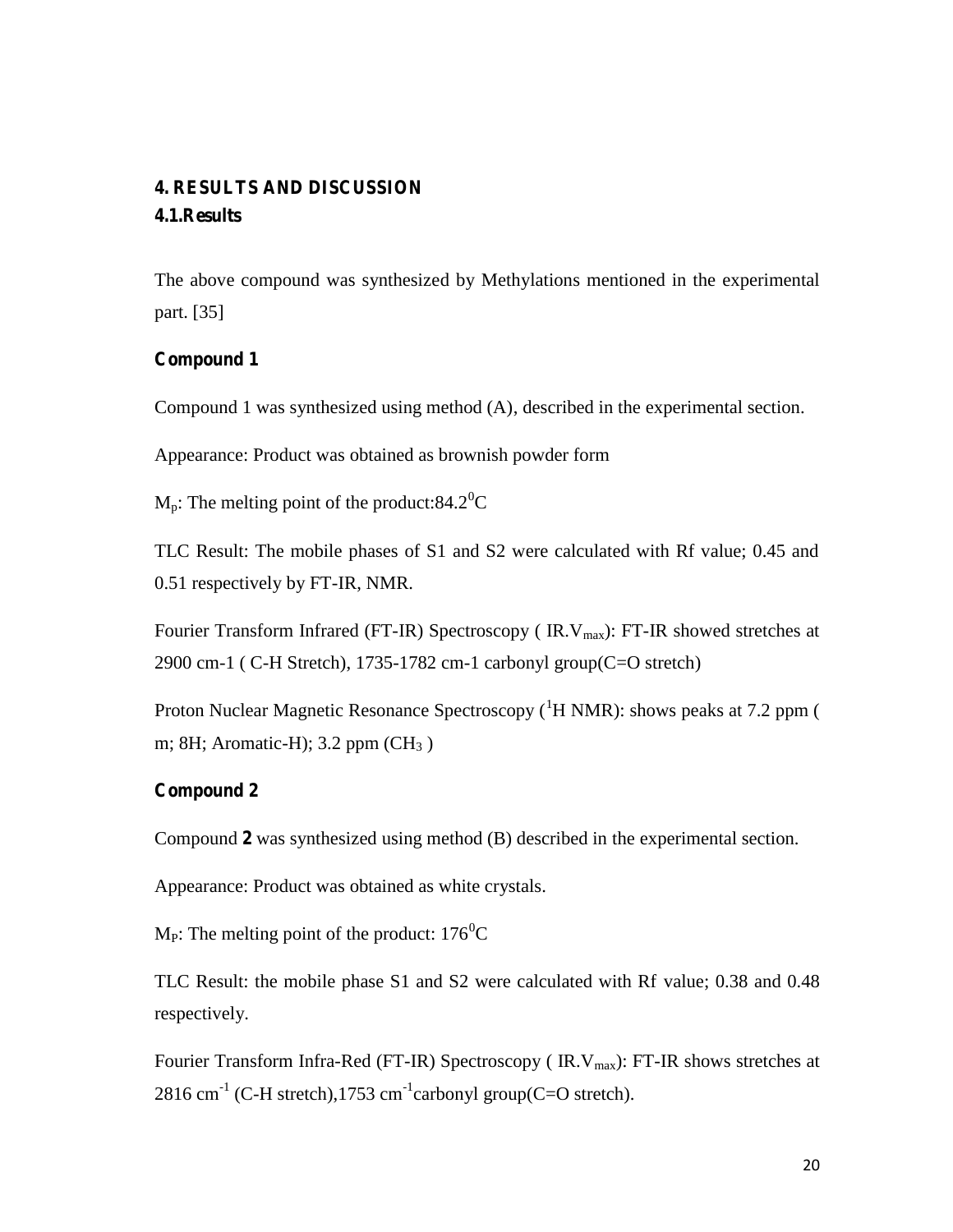Proton Nuclear Magnetic Resonance Spectroscopy  $(^1H$  NMR):shows peaks at 7.2(m;8H;Aromatic-H) ,4.6-4.9(s;2H;H<sup>4</sup>),3.0(t;4H;pip H<sup>6</sup>-H<sup>7</sup>),2.3(t;4H;pip H<sup>5</sup>-H<sup>8</sup>) ppm.

In this thesis, facile method are given for the synthesis of compound 1 and 2 Shown in Table **4.2**

|            | Structure                          | Condition  | Melting |
|------------|------------------------------------|------------|---------|
| of<br>Name |                                    | Time       | point   |
| compound   |                                    |            |         |
|            |                                    | (hrs/mins) |         |
|            |                                    |            |         |
|            |                                    |            |         |
| Compound 1 | CH <sub>3</sub>                    | 120 mins   | 84.2    |
|            |                                    |            |         |
|            | Ö                                  |            |         |
|            |                                    |            |         |
|            |                                    |            |         |
|            |                                    |            |         |
|            |                                    | 60 mins    | 176.8   |
| Compound 2 | CH <sub>2</sub><br>CH <sub>3</sub> |            |         |
|            | O                                  |            |         |
|            |                                    |            |         |
|            |                                    |            |         |

**Table 1:** Structure and name of compound **1**-**2**

The structures of the synthesized compound were confirmed by Fourier Transform Infra- Red (FT-IR) and Proton Nuclear Resonance  $(^1HNMR)$  Spectroscopy. The melting was used to determine the purity of the compound, while thin layer chromatography was used to check the progress of the reaction.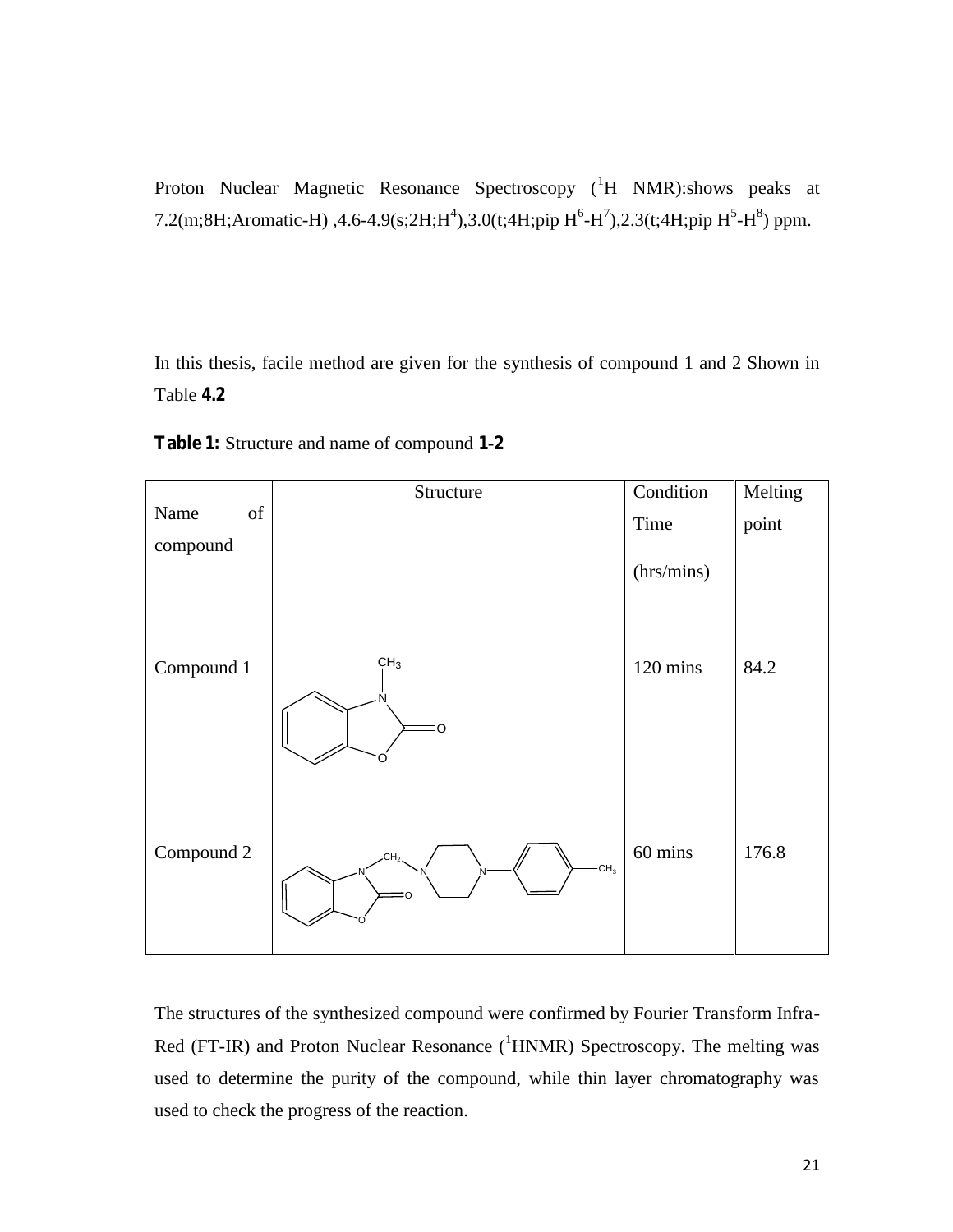#### **Fourier Transforms Infra-Red (FT-IR) Spectroscopy (IR Vmax) Compound 1:**

The FT-IR spectra synthesize compound shows absence of N-H stretch which is around 3100-3400cm-1 , which shows that the reaction has taken place at position 3 of benzoxazolinone and it indicate that the substitution has taken place at  $3<sup>rd</sup>$  position. The strong C=O stretch bond of 2-benzoxazolinone are visible at  $1735 \text{cm}^{-1}$ -1782 $\text{cm}^{-1}$ , the C-H stretch for the product also appear at  $2900 \text{cm}^{-1}$  as expected in the spectra.

#### **Fourier Transforms Infra-Red (FT-IR) Spectroscopy (IR Vmax) Compound 2:**

The FT-IR spectra synthesize compound shows absence of N-H stretch which is around 3100-3400cm-1 , which shows that the reaction has taken place at position 3 of benzoxazolinone and it indicate that the substitution has taken place at  $3<sup>rd</sup>$  position. The strong C=O stretch bond of 2-benzoxazolinone are visible at  $1753 \text{cm}^{-1}$ , the C-H stretch for the product also appear at  $2816 \text{cm}^{-1}$  as expected in the spectra.

FT-IR spectra of the synthesized compound 1 and 2 made under different conditions are given below.

<sup>I</sup>HNMR spectra of the synthesized compound shows peaks at the expected chemical shift. **Compound** 1<sup>1</sup>HNMR showed aromatic proton (H) chemical shift at **7.2 ppm**(m, 7H,Aromatic H) methyl (-CH<sub>3</sub>-) shift at 3.2 ppm which indicate the accuracy of the substitution of heteroatomic at position 3.

<sup>1</sup>HNMR spectra of Compound 2 shows peaks at expected chemical shift at 7.2 ppm(m, 7H,Aromatic H), methyl group( $-CH_2$ -) chemical shift at 4.6-4.9 ppm which shows the accuracy of the substitution at heteroatomic nitrogen at position 3 and phenyl chemical shift at 3.0 ppm and piperazine shift at 2.3 ppm  $(m, 10H, -CH<sub>2</sub>-CHOH-$ ,piperazine $\mathrm{H}^2\mathrm{H}^3\mathrm{H}^5\mathrm{H}^6$ )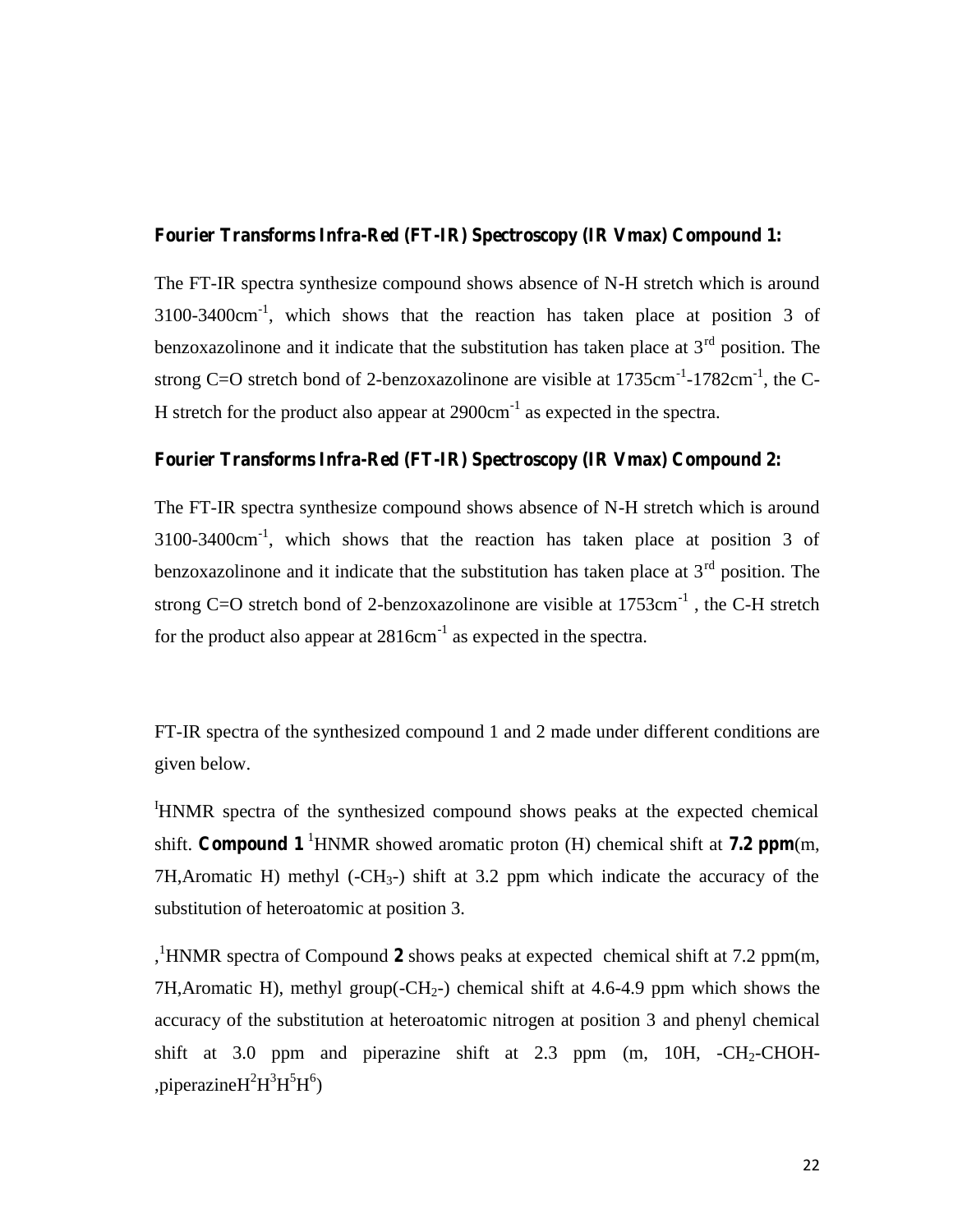### **4.2 DISCUSSION**

Both of the synthesized compounds have the same substitution on  $3<sup>rd</sup>$  position of 2(3H) benzoxazolone ring. In this Study, two different reaction conditions have been used for the synthesis of these compounds, namely, low temperature and Methylation in Mannich reaction.

The reaction for the synthesis of the target compound is carried out according to manich reaction condition, in which menthylphenylpiperazine reacted with 2(3H) benzoxazolone at 3-position, which is the reactive site for mannich reaction. At room temperature, a moderate yield was formed from the product. The general reaction used for the synthesis of the target compound is shown in figure 4.2.



**Figure 4.1:** Synthesis of Compound 1



**Figure 4.2.** General synthesis of target Compound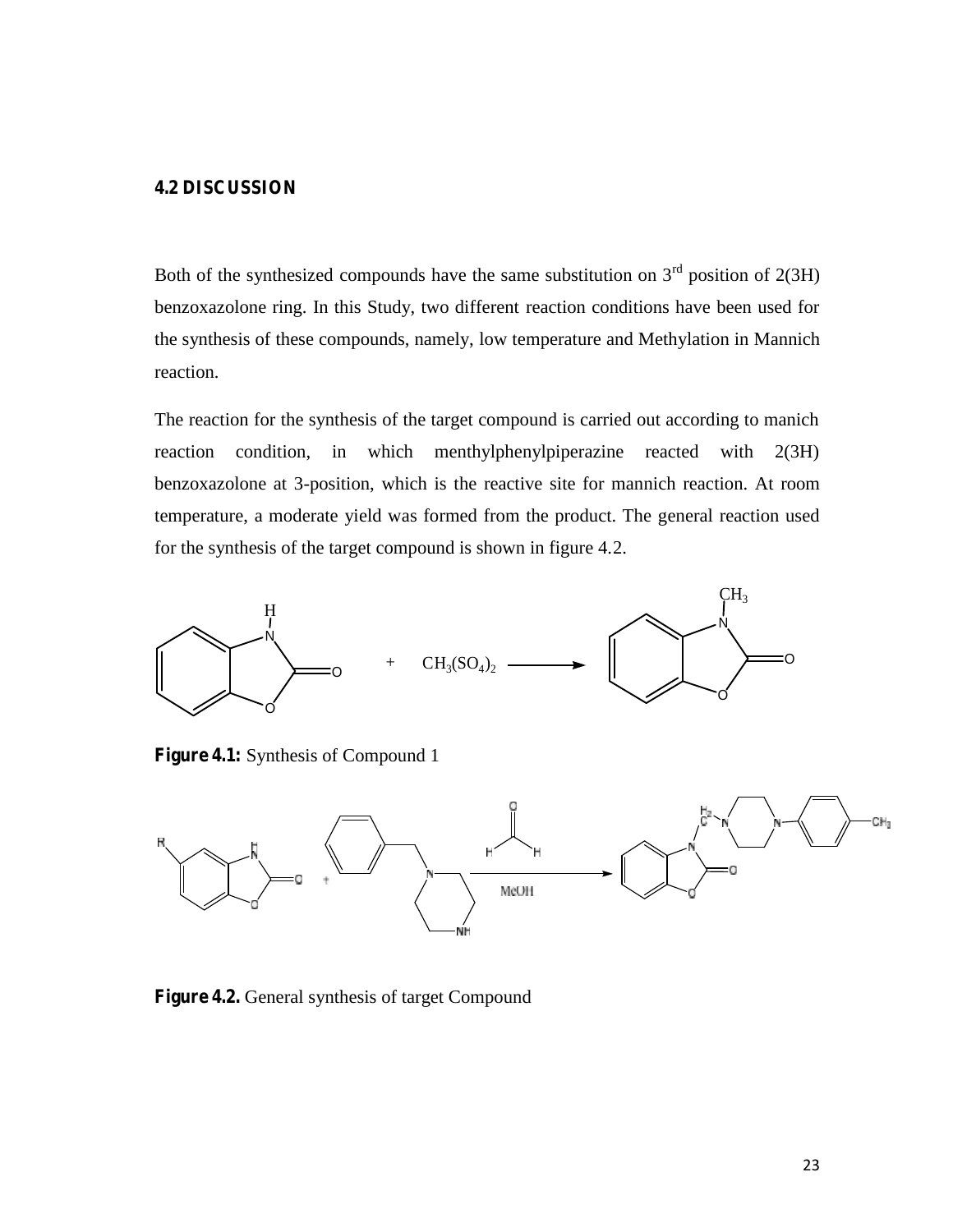

**Figure 4.3.**<sup>1</sup>HNMR spectrum of Compound **1**

The 1HNMR spectra of compound 1 shows peak at around 6.8-7.4 ppm which shows the presence of the aromatic ring. And shows a peak at 3.4 ppm showing the presence of  $CH<sub>3</sub>$ . The absence of N-H peak in the  $<sup>1</sup>HNMR$  spectra shows that the reaction has taken</sup> place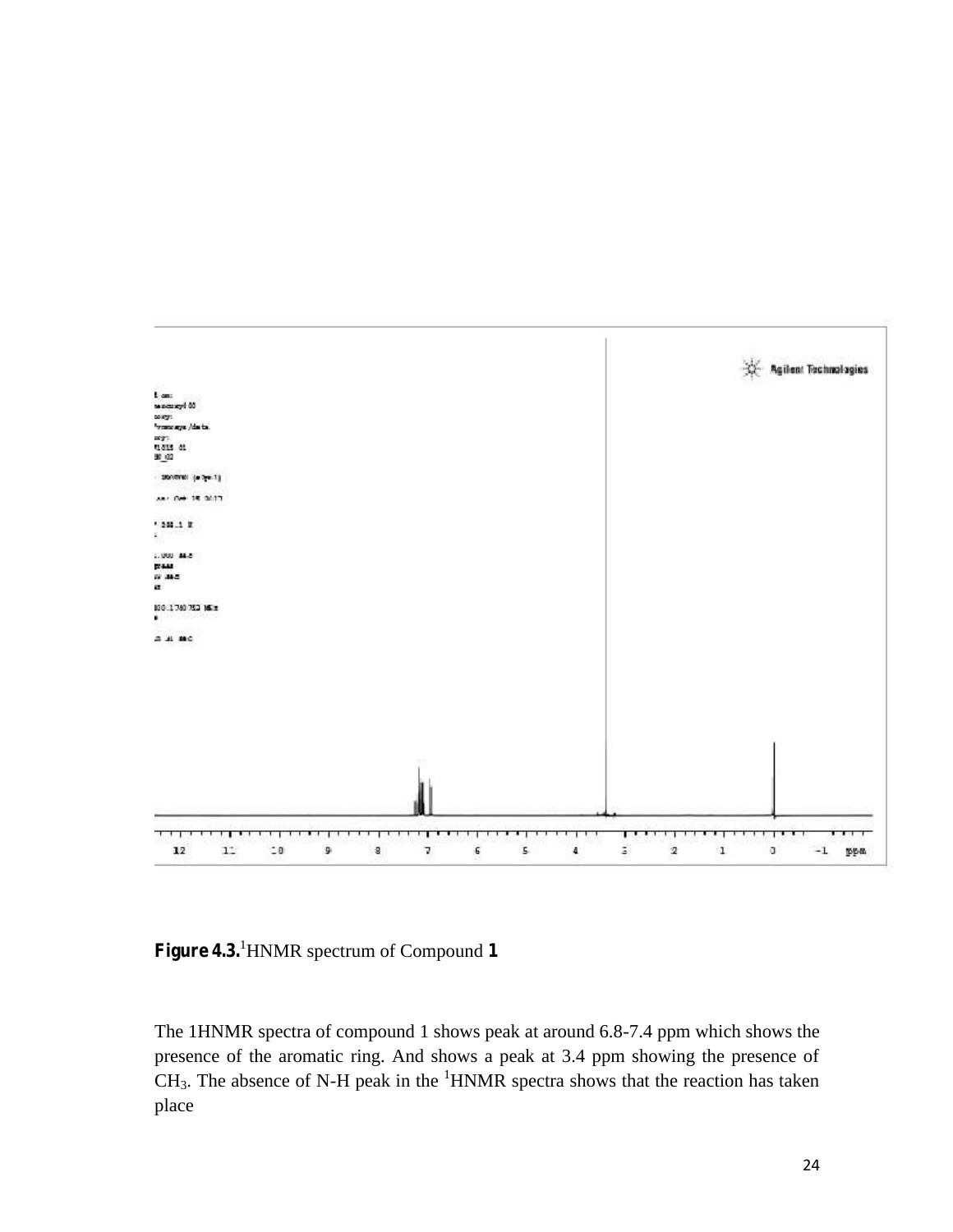

**Figure 4.4**.FT-IR spectrum of Compound **1**

The FT-IR of compound 1 shows some stretches at 3067 cm-1 and C=O stretch as expected was seen at 1760cm-1. The FT-IR spectra shows absence of N-H stretch that should be around 3100 -3400cm-1 which shows that the reaction has taken place at position 3.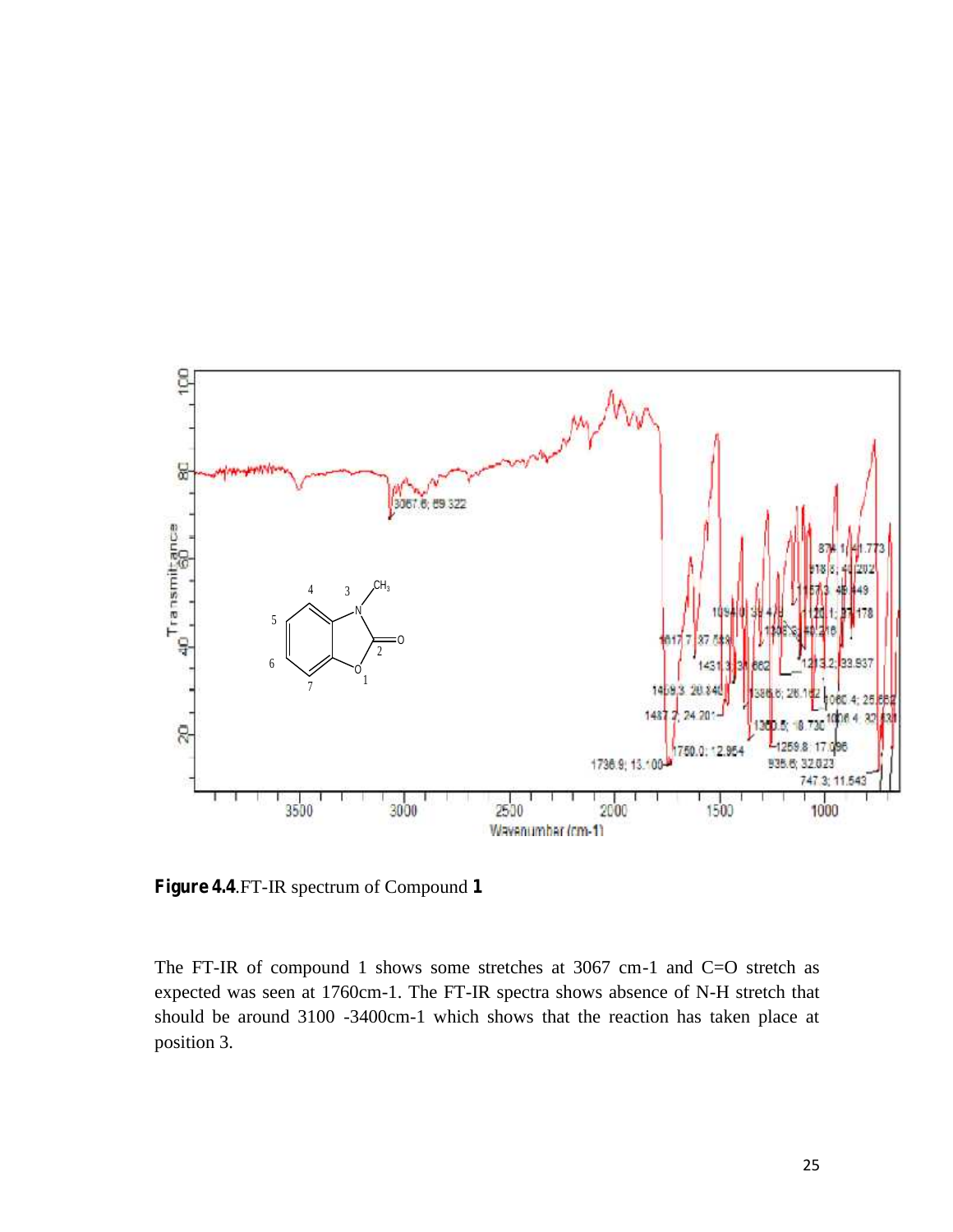

**Figure 4.5:**TheFT**-** IR spectra of Compound **2**

The FT-IR of compound 2shows a C-H stretch at 2816 cm-1 as expected and a sharp peak at 1753 cm-1 showing the presence of C=O group.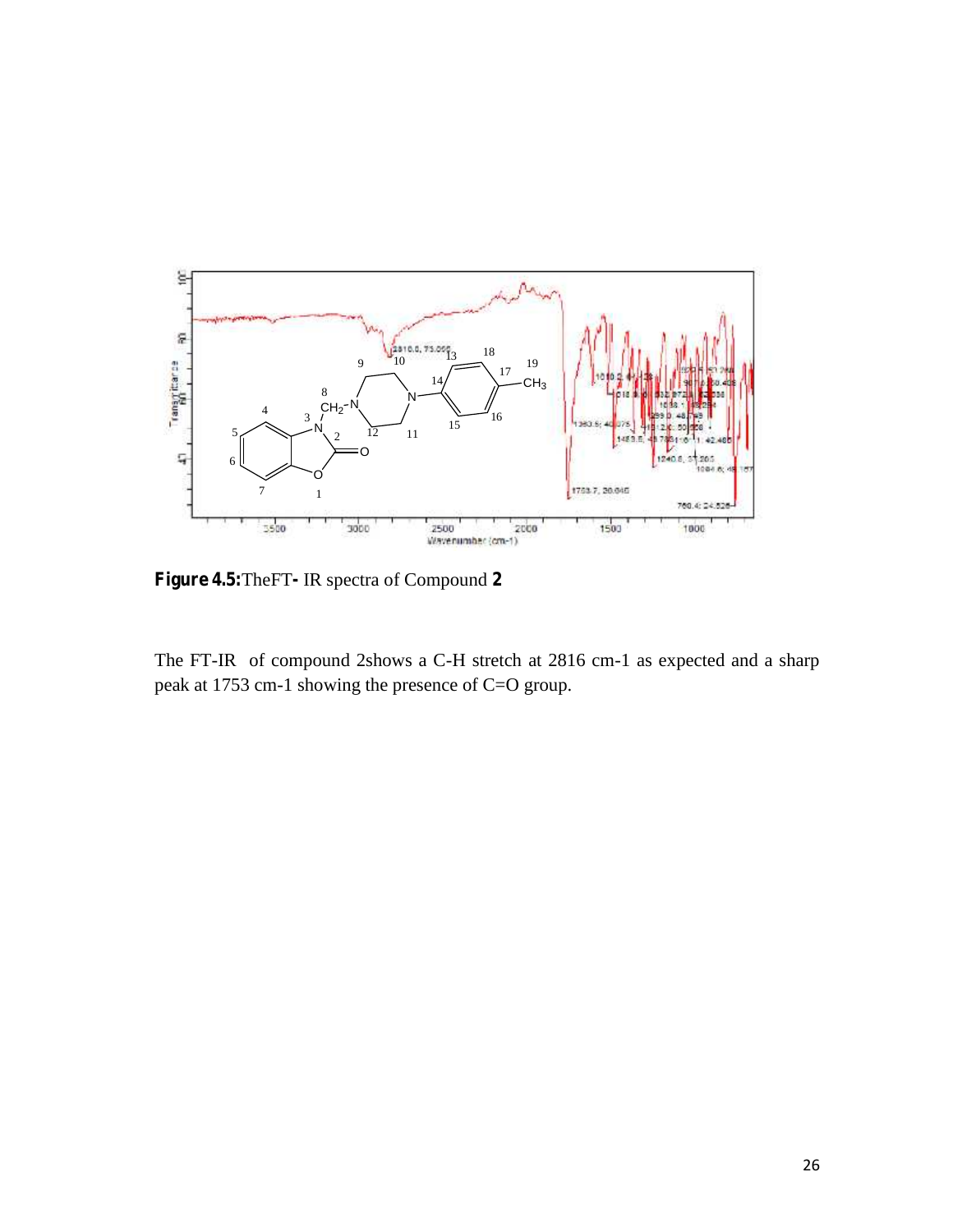

Figure4.6: <sup>1</sup>HNMR Spectrum of Compound 2

# HNMR Spectrum of Compound **2**

**The** FT-IR spectra of the two synthesized compounds shows the absence of N-H peaks which is reported to come around 3100 cm-1, this indicates that the reaction have actually taken place at position 3of 2-benzoxazolinone.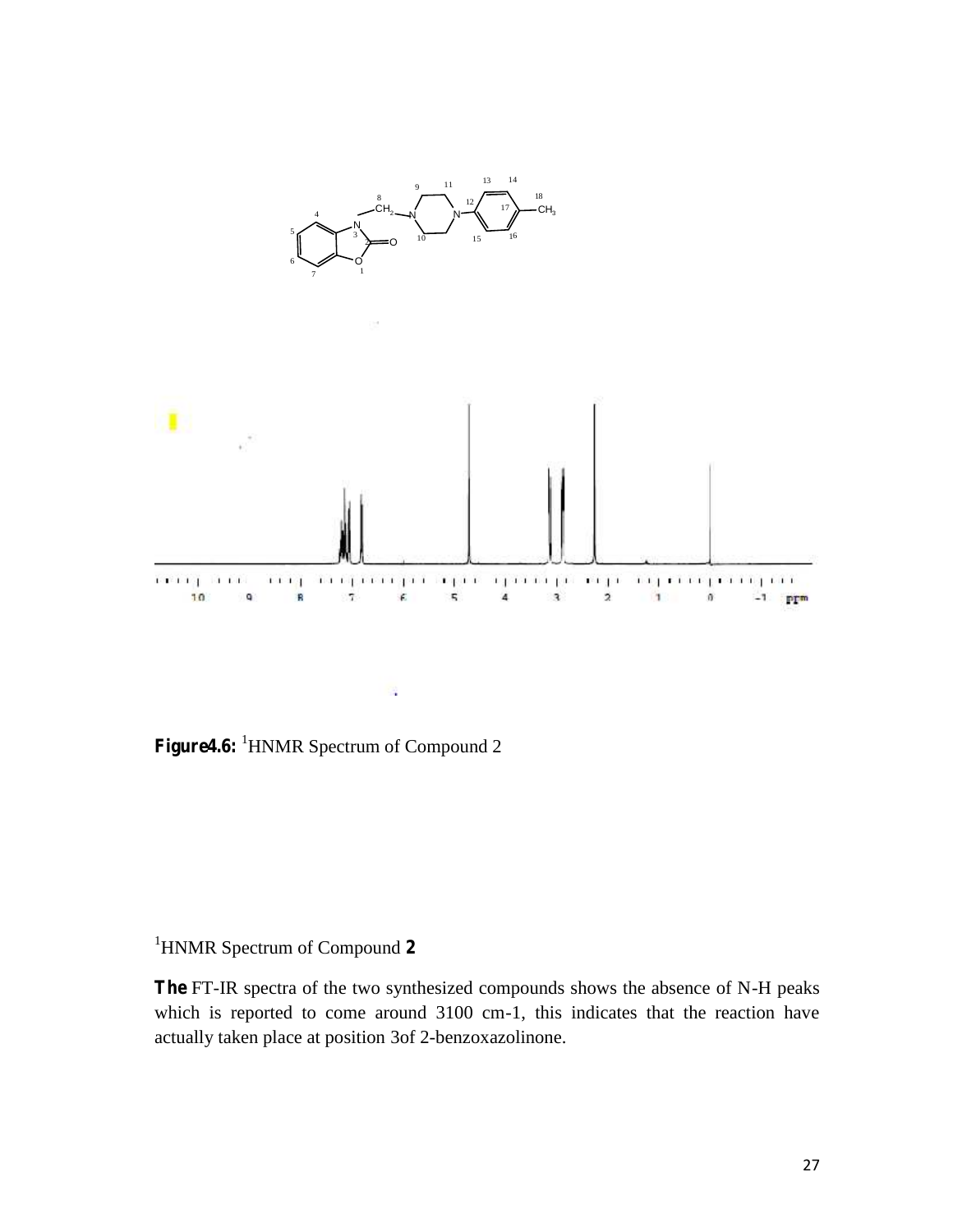The  $<sup>1</sup>HNMR$  of compound 2 shows the aromatic peaks from 6.8-7.2 ppm. A singlet peak</sup> at 4.6 ppm showing the presence of methylene (CH2), a doublet signal from 2.5 -3.6 ppm showing the presence of piperazine and singlet peak at 2.2 ppm showing the of methyl (CH3).

<sup>1</sup>HNMR spectra of the compound 1 and 2 in DMSO shows peak at expected chemical shifts values. In all spectra, relative to the starting material (2-benzoxazolinone) there is an additional  $CH<sub>2</sub>$  (methylene) peak as singlet observed at 4.6 ppm in compound 2, in compound 1 the CH3peaked as singlet is seen at 3.4 ppm. This also proves that the reaction has taken place at N-atom in position 3 and piperazine is bonded to 2 benzoxazolinone via CH<sub>2</sub> bridge.

Further investigations of  ${}^{1}$ HMNR spectra reviews the presence of aromatic peaks around 6.8 to 7.4 ppm which is expected as similar to the literature. The piperazine protons  $(H^6)$ and  $H^7$  were seen as triplets at 2.5-3.6 ppm respectively for compound 1. This indicated that, less shielded protons ( $H^6$  and  $H^7$ ) are closer to the piperazine nitrogen next to electron releasing group  $(CH_2$ -).

Additional peaks are observed in compound 2 due to assymmetric hydrogen of piperazine. <sup>1</sup>HNMR of compound **1** and **2** is shown below shown in fig. 4.3 and 4.6.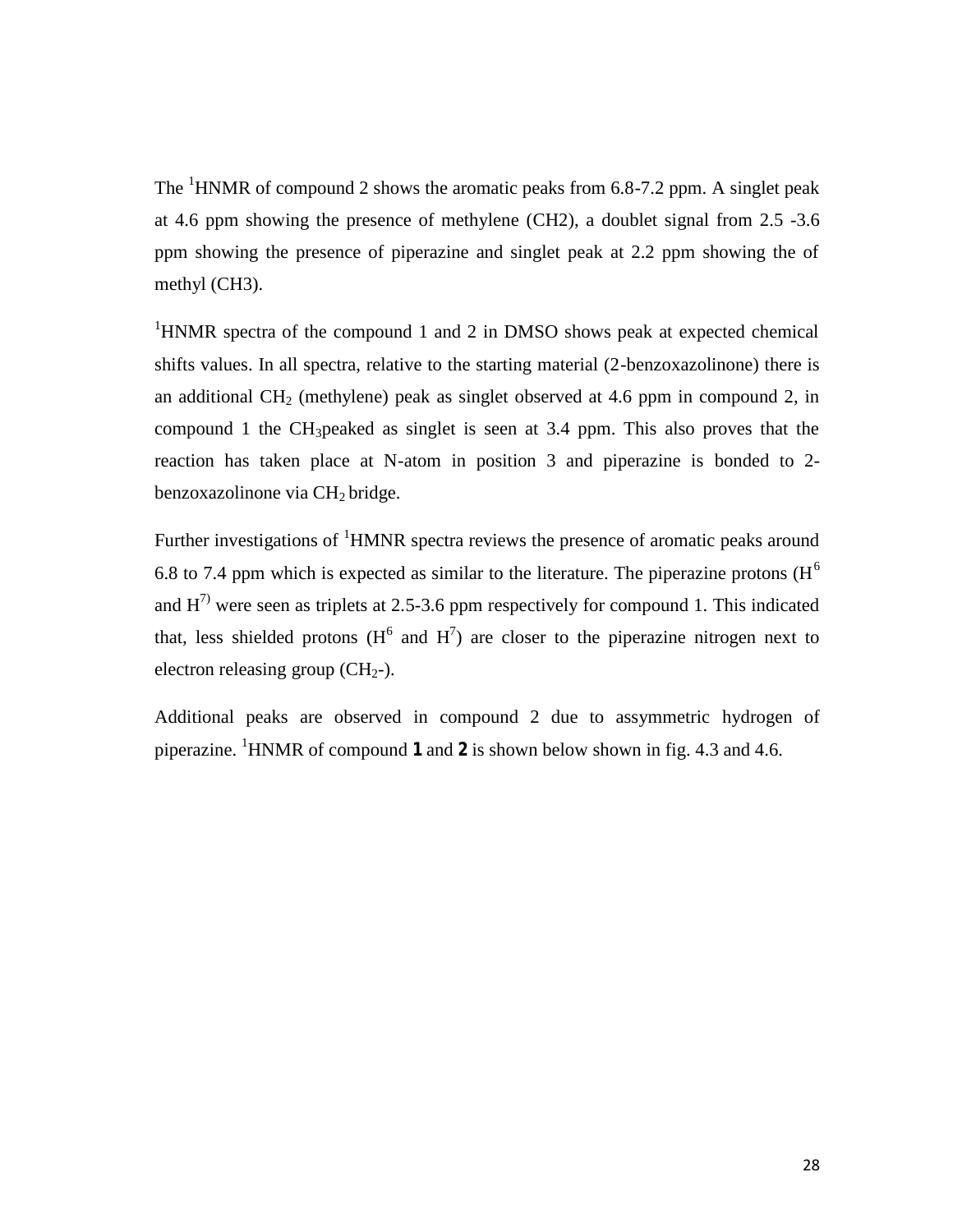# **5CONCLUSION**

This study shows the synthesis of 2-benzoxazolone using two different methods of reaction, methylation and Mannich reaction. It is possible to do substitution at different sites of benzoxazolone structures and furthermore, it is easier to synthesize a lot of compounds through the substitution of different amines. This type of molecules could be good candidates for biologically active molecules since similar ones have been reported to be active in literature.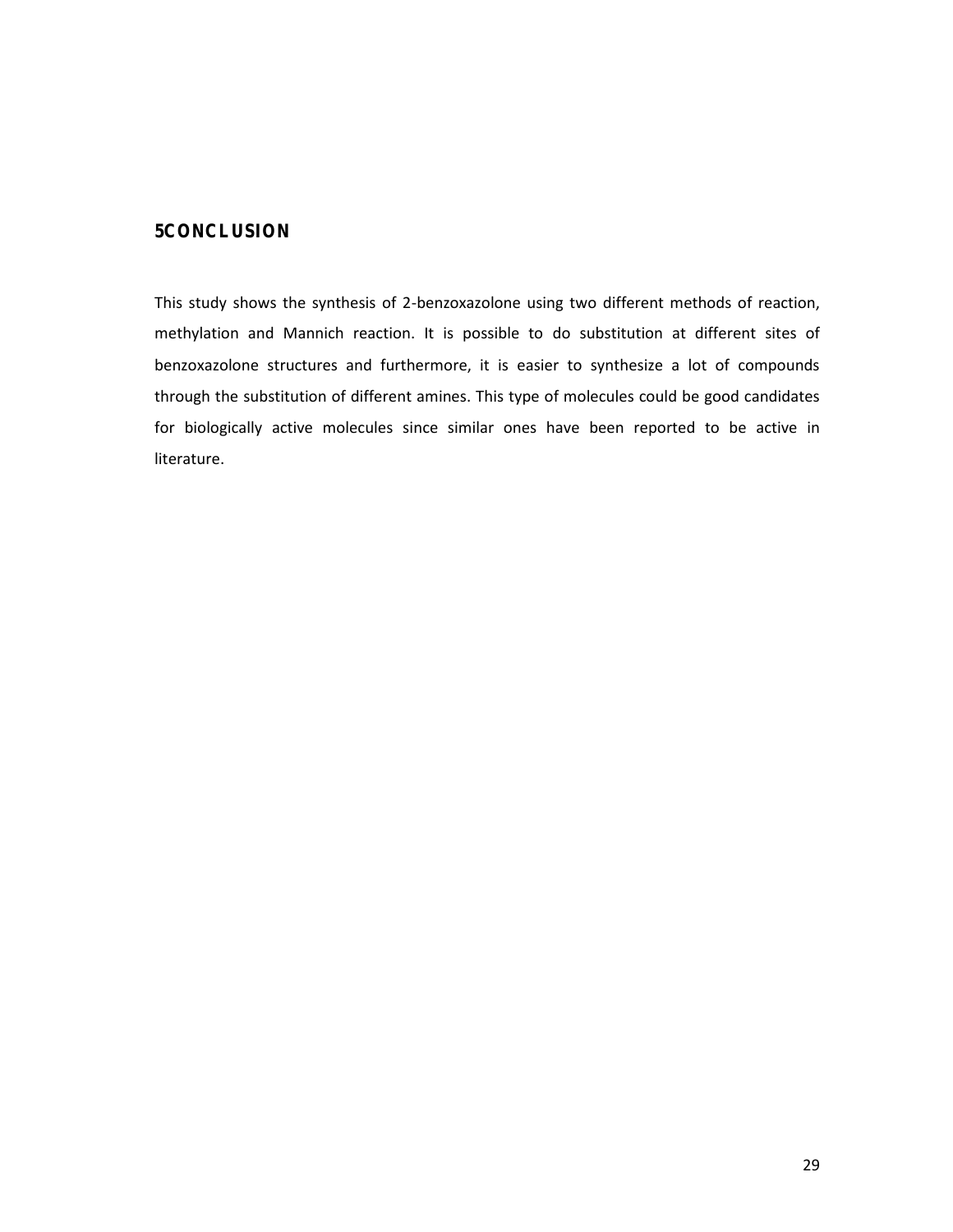#### **REFERENCES**

[1]Turker L., Sener E., Yakin L., Akbulut U., Kayalidere I.,QSAR of some antifungal active benzoxazole using the quantum chemical parameters, *Scientia Pharmaceutica*, 58,107-113, **(1990)**.

[2]. Rajogopal, M. R. Pain-Basic consideration, *indian journal of Anaesthsia* Vol. 50 (5) page (331-334). **(2006)**

[3] Henry L. James,Rashig, D. Schlopflocher, P. Taenzer. E. Johnson, Wiley – Blackwell Pathophysiology of chronic pain, Rashig, D. *Weinhein*, Germany page (59-66). **(2008)**Ed S.

[4] Modi, C. M., Mody, S. K., Patel, H.B., Dudhatra, G.B., Avinash, K., Madhavi, A.; Toxicopathologial overview of Analgesic and Anti-inflammatory Drugs in Animals. *Journal of Applied Pharmaceutical Science*, 2(1): 149-157**(2012)**

[5] Dinakaran VS, fused pyrimidines. The heterocycle of diverse biological and pharmacological significance .*Der pharm Chem* 4(1):255-65.**( 2012)**

[6] Deniz, S, Dorguer.,S, Unlu.M , Fethi S, Erdem, Y.. Anti-noiceptive and antiinflammatory activity of some (2-benzoxazolinone 3-yl) acetic acid derivatives *II famaco* 53, 80, 84.) **(1998)**

[7] Wang,C.H.,Lee,S.Y.,.Under treatment of cancer pain. *Journal of Acta Anaesthesia Taiwan,* 53, pp 58-61.**(2015)**

[8] Laura, T, keran, R., Lucy, M...Opioids in management of persistent non-cancer pain.*J. MPAIC*, 17,552-554.**(2016)**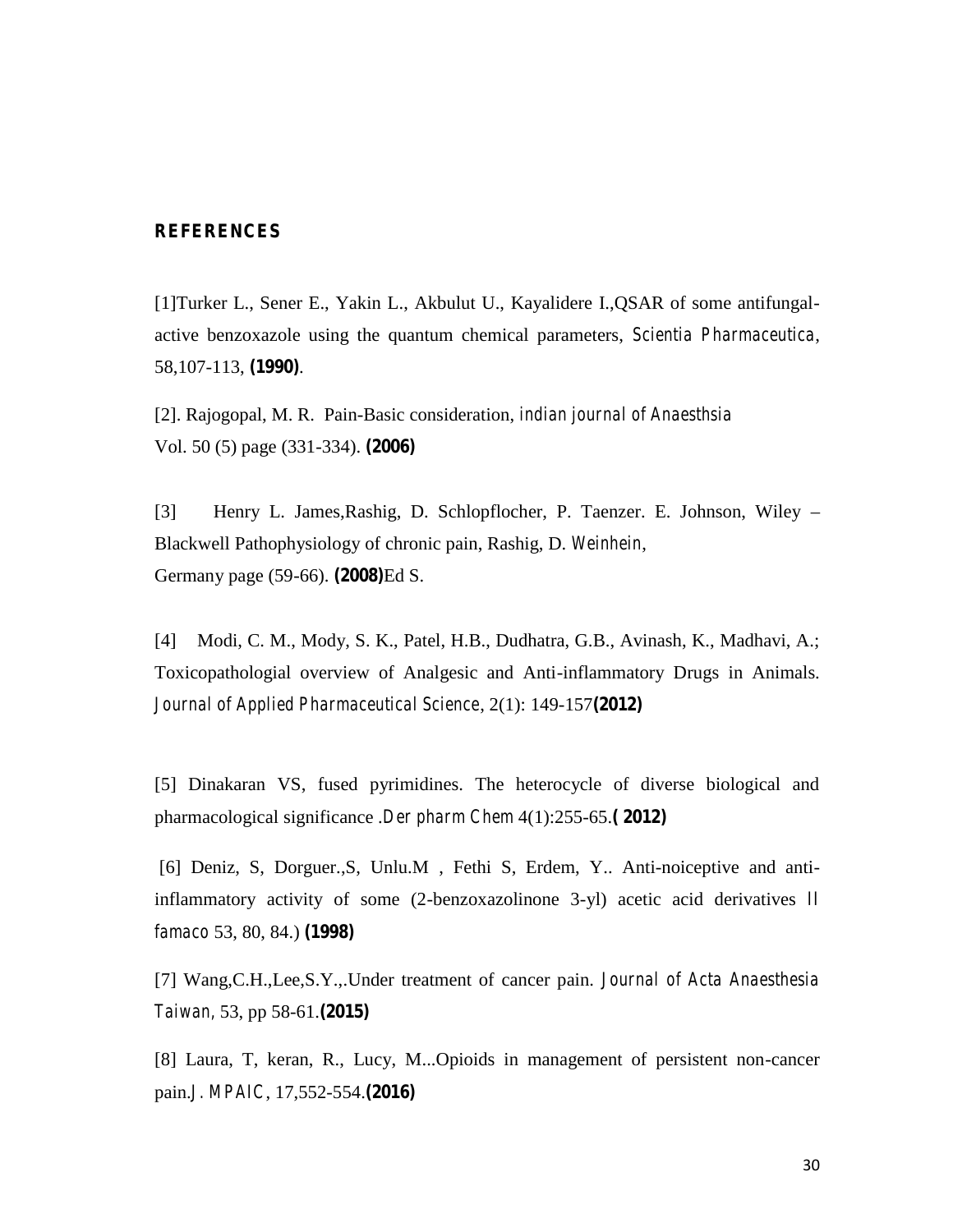[9] Shen H, He M.M, Liu H, Comparative metabolic capabilities and inhibitory Profiles of CYPED6.1 CYP2D6.10, and CYP2D6.17 *Drug Metab. Dispos* ; 35 (8) page (1292-300). **(August 2007)**

[10] Busse G, Drugs the straight facts "Morphine ", *Chelsea house Publisher,* NY.**(2006)**,

[11] Hanks G, Cherny N, Calcman K; Opioids Analgesic therapy, *oxford Textbook of palliative Medicine,* Third Edition **(2005).**

[12] Jaffe JH, martins W., Opioids anagelsics and antagonists. In the pharmacological basic of therapeutics(Goodman LS,Gilman A.Rail.T.W, Nits A.S,Target whole body assay for rapid and routine testing of non-steroidal anti-inflammatory drugs(NSAIDS)) on cyclo-oxygnase-2-activity. *Inflamom-pharmacology*, 16 page (155-161). **(2008)**

[13] Kumar et al, Toxic pathological overview of analgesic and anti-inflammatory drugs in animals, *journals of applied pharmaceutical science* 02(61); pp149-189.**(2012),**

[14]http://health.ccm.net/fag/1105-analgesic-definition

[15] Nalhan C. Point of control in inflammation, Nature, 420 pp 845-885. Pubmed: 124909507.**(2012)**

[16] Rouzer and Marnet , cyclooxygenase, structural and functional insight journal of lipid research, 50,s29-34**.( 2009)**

[17]Ricottti and Fitzgerald , prostaglandin and inflammatory, Arteriosclethromb vasc Biol.31(5): pp 986-1000.**(2012)**

[18] Ghosi R. Targhi A, Daraei B, Hedayati M.Design,synthesis and biological evaluation of new 2,3- dearylquinonine derivatives as selective cyclooxygenase 2 inhbitors.Bioorg.med.chem., 18: 1029-1030**.( 2010)**

[19] Simmons DL, Botting RM. Hla T. COX isozymes: the biology of prostaglandin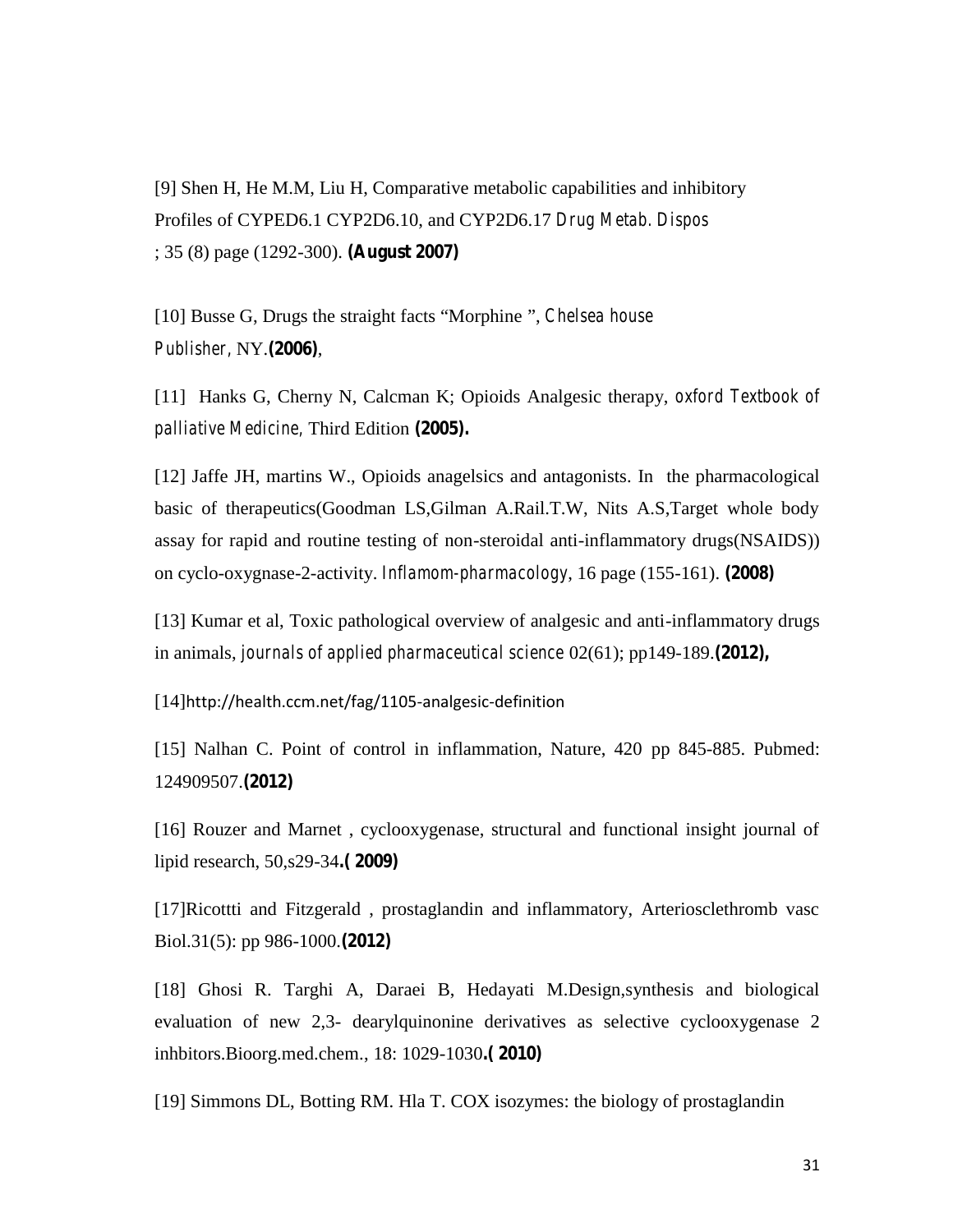Synthesis and inhibition. *Pharmacol*; Rev.56. Page (387-437).(**2006)**

[20] Ricottti and Fitzgerald , prostaglandin and inflammatory, *Arteriosclethromb vascBiol*.31(5): pp 986-1000**.( 2012)**

[21] .Urban Mk, cox-2 specific inhibitors of the improved advantage over traditional NSAIDS*, Orthopedic*.2000.July; 23.**(2000)**

[22] Suman, B, Minaxi, S, Sunil K,. Methods for synthesis of oxazolones, areview. Info,*J,Chem.Tech.Res*, 3(3), 1102-1118.**(2011)**

[23] Kim V,Marie E. Migaud Org. Lett., 6 (20), pp 3461–3464 (2004)

[24] Lespagnol C.; Mahidulla S.; Marcincal-L.A.; La Benzoxazolinone et ses Derives Considers *Sous I'angle de la Chimie Therapeutigue. Bull. ChimTher*.; .2 (5): p 395.**(1967)**

[25] Ucar, H. et al . 'Fries liked' rearrangement: A novel and efficient method of synthesis of 6-ayl-2(3H) –benzoxazolone and 6-acyl-2(3H)- benzoxazolone tetrahedron,54g; 1763-1772**(1998)**.

[26] Umut, S and Nesna,, G. et al ). 1-Acylthiosemi carbazides, 1, 2, 4- triazole-5(4H) theories. Synthesis of analgesic- anti-inflammatory and anti- microbial activities. Journal of bio organic and medicinal chemistry, 75, 5738-5751.**(2007)**

[27] Ucar H., Derpoorten K.V., Depovere P., Leiseur D., Isa M.,et al.; "Fries Like" Rearrangement a Novel and Efficient Method for the Synthesis of 6-Acyl-2(3H) benzoxazolones and of 6-Acyl-2(3H) benzoxazolones. Tetrahedron, . 54: page (1763- 1772). **(1998)**

[28] Lesspagnol A., Warembourg, H., Lespagnol, Ch., Butaeye, P.; *Lille-Medical* , 6, 8. 60.**(1951)**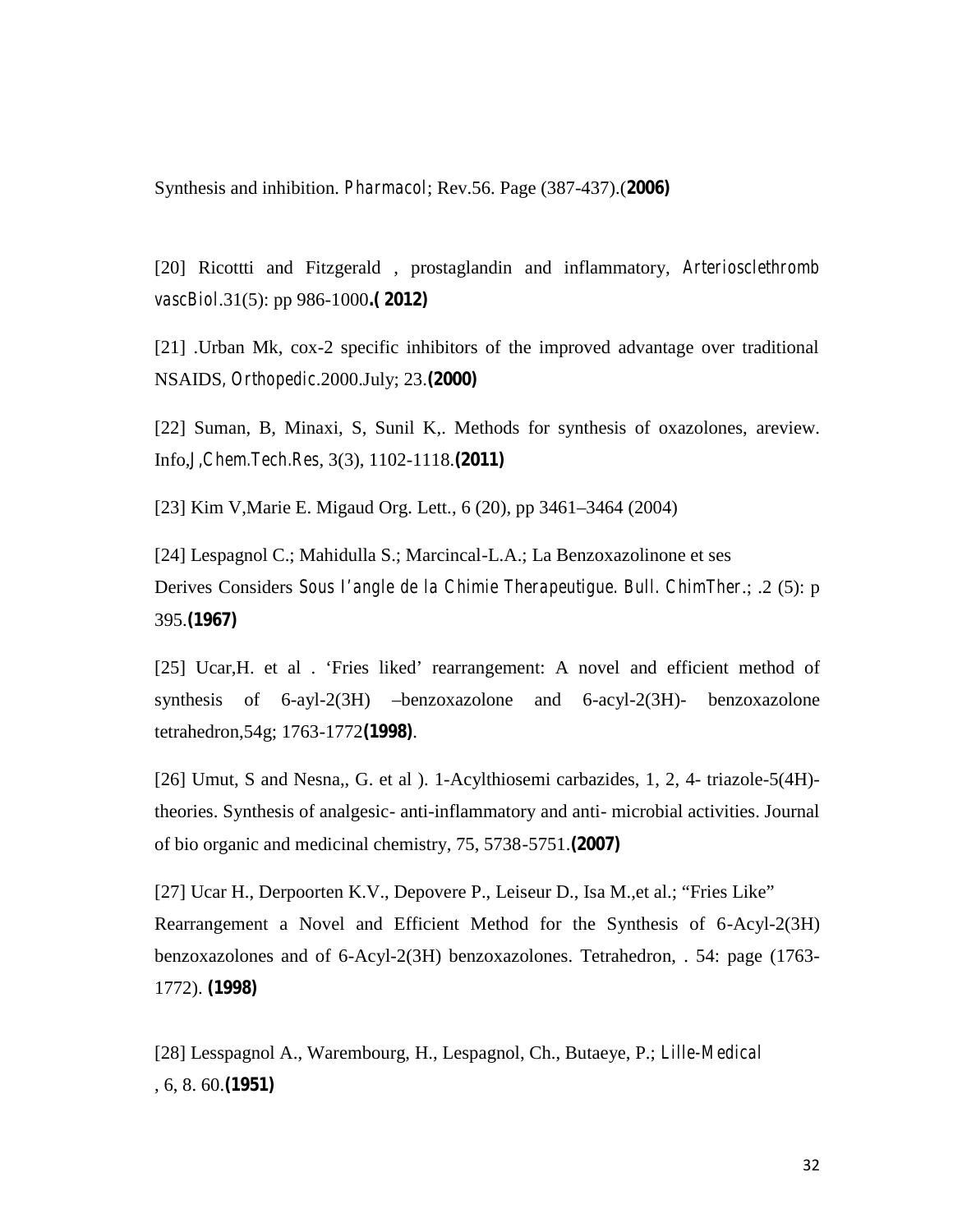[29] George W. Parshall Acc. *Chem. Res*., 3(4), pp 139–144**(1970)**

[30] Aichaoui H. , Poupaert J.H. Lesieur D., Henichart J.P., AlCl3-DMF Reagent in The Friedel-Crafts Reaction. Application to 2(3H)- Benzoxazolinones in The *Haworth Reaction. Bull. Soc. Chim. Belk.* ,. 101(12): p. 1053**(1992.)**

[31] Safak C, Erdogan H. Palaska E. Sunal. R, Duru S. Synthesis of 3-(2-pyr-idylethyl) Benzoxazolone derivatives. Potent Analgesics and Anti-inflammatory Compound. Inhibiting prostaglandin E2 *J. Med. Chem* 35, 1296. **(1992)**

[32] Onkol,T. ahin,M,F, Yildriem,E, Erol K. Ito,S; Arch.Pharm Res. ,27,1086 (2004)

[33]. Gokhan N. et al, Synthesis of some new pyridylethylated Benzoxa(thia)zolinones with analgesic activity, *Turk J. chem* 28: pp 123-132**(2004),**

[34]Safak C., Erdogan H., Palaska E., Sunal R., Duru S., Synthesis of 3-(2-Pyridylethyl) Benzoxazolinone Derivatives: Potent analgesic and anti-inflammatory Compounds Inhibiting Prostaglandin E2 *J.Med. Chem.*, 1992 35;1296**(1992)**

[35] Qin et al, synthesis and biological Evaluation of 1,3 – dihyroxyxanthone Mannich base derivatives as anticholinesterase agents; *Chemistry central journal*, 7:78 (http://journal.chemistrycentral.com/content/7/78)**(2013).**

[36] Zaho G and Lu M; one pot green procedure for the Mannich Reaction catalyzed by a test – specific ionic liquid, *chiang mai journal of science*: 39 (1).**(2012)**

[37]. Erdo an H., Analgesic and antiinflammatory activity of some new mannich bases of 5-nitro-2-benzoxazolinone, *Arch pharm. Res*. 30(4); pp 419-424 **(2007)**